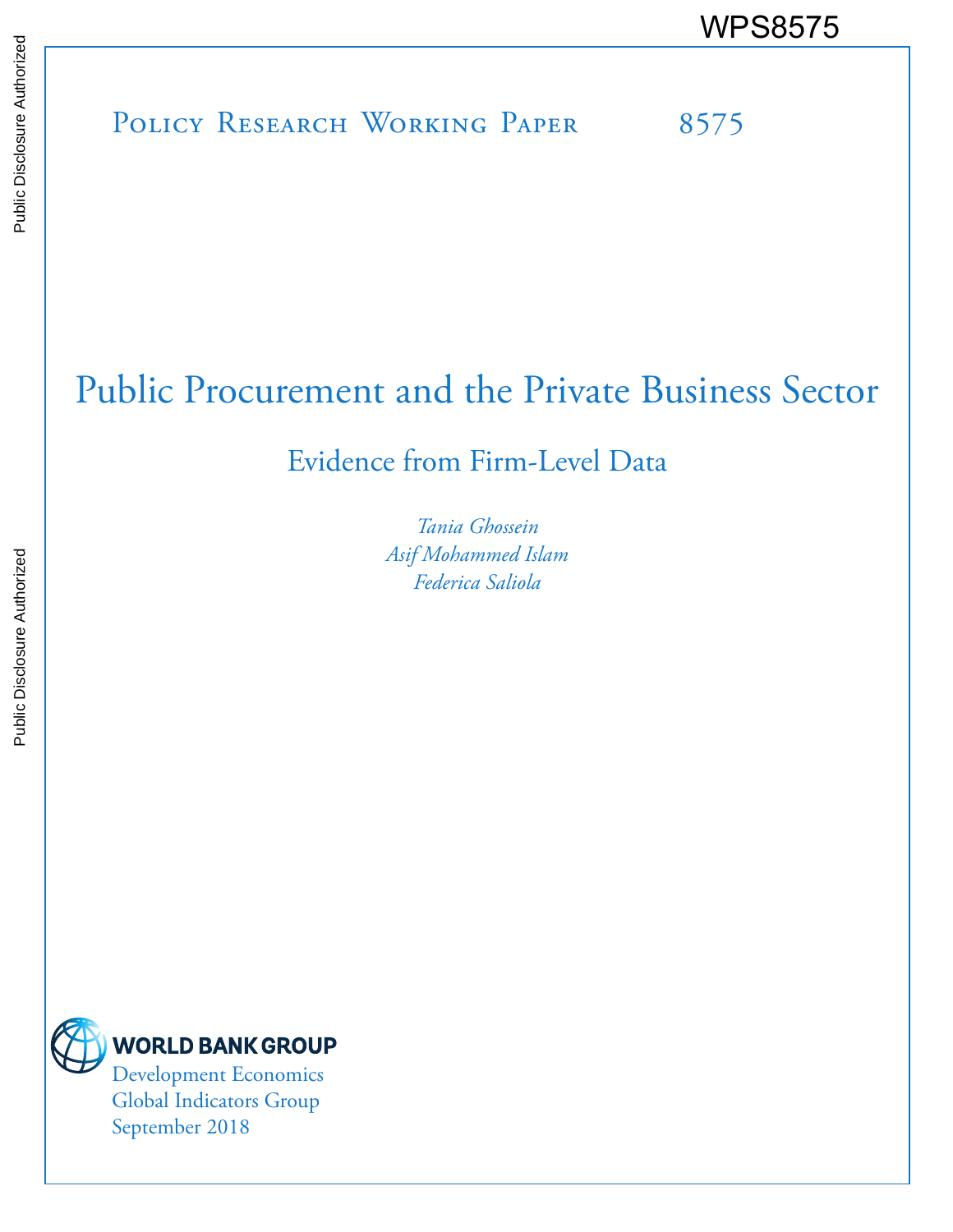## **Abstract**

The quality of the public procurement system of an economy can have far-reaching effects on the private sector. This paper empirically explores several of these effects using two rich data sets. An overall indicator of public procurement quality is created from the World Bank's Benchmarking Public Procurement project that is then combined with firm-level data from the World Bank Enterprise Surveys. The analysis includes more than 59,000 firms spanning more than 109 economies. The paper finds that firms in

economies with good public procurement systems are more likely to participate in public procurement, face lower losses from shipping to domestic markets, and experience lower incidence of bribery than economies with poor public procurement systems. Similarly, better public procurement systems are positively correlated with more engagement in innovation, research and development, international certification, foreign technology adoption, and online connectivity.

This paper is a product of the Global Indicators Group, Development Economics. It is part of a larger effort by the World Bank to provide open access to its research and make a contribution to development policy discussions around the world. Policy Research Working Papers are also posted on the Web at http://www.worldbank.org/research. The authors may be contacted at aislam@worldbank.org.

*The Policy Research Working Paper Series disseminates the findings of work in progress to encourage the exchange of ideas about development*  issues. An objective of the series is to get the findings out quickly, even if the presentations are less than fully polished. The papers carry the *names of the authors and should be cited accordingly. The findings, interpretations, and conclusions expressed in this paper are entirely those of the authors. They do not necessarily represent the views of the International Bank for Reconstruction and Development/World Bank and its affiliated organizations, or those of the Executive Directors of the World Bank or the governments they represent.*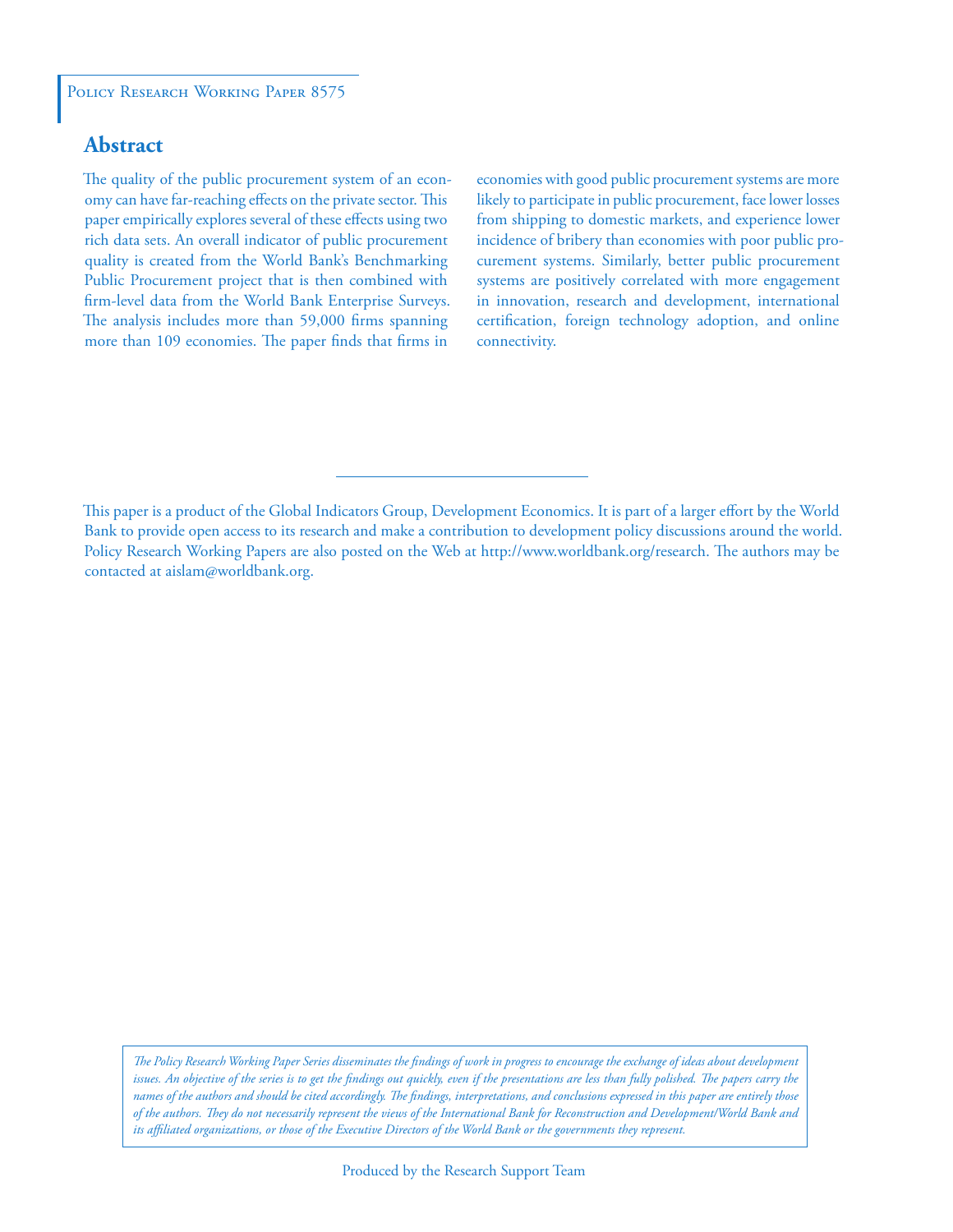# **Public Procurement and the Private Business Sector: Evidence from Firm-Level Data**

Tania Ghossein, Asif Mohammed Islam and Federica Saliola The World Bank Group<sup>1</sup>

JEL Code: D73, H54, H57, L20, L50, O10, O30 Keywords: public procurement, regulation, infrastructure, corruption, innovation

 $<sup>1</sup>$  The findings, interpretations and conclusions expressed herein are those of the authors and do not necessarily reflect the view</sup> of the World Bank Group, its Board of Directors or the governments they represent. Email: tghossein@ifc.org, aislam@worldbank.org, fsaliola@worldbank,org.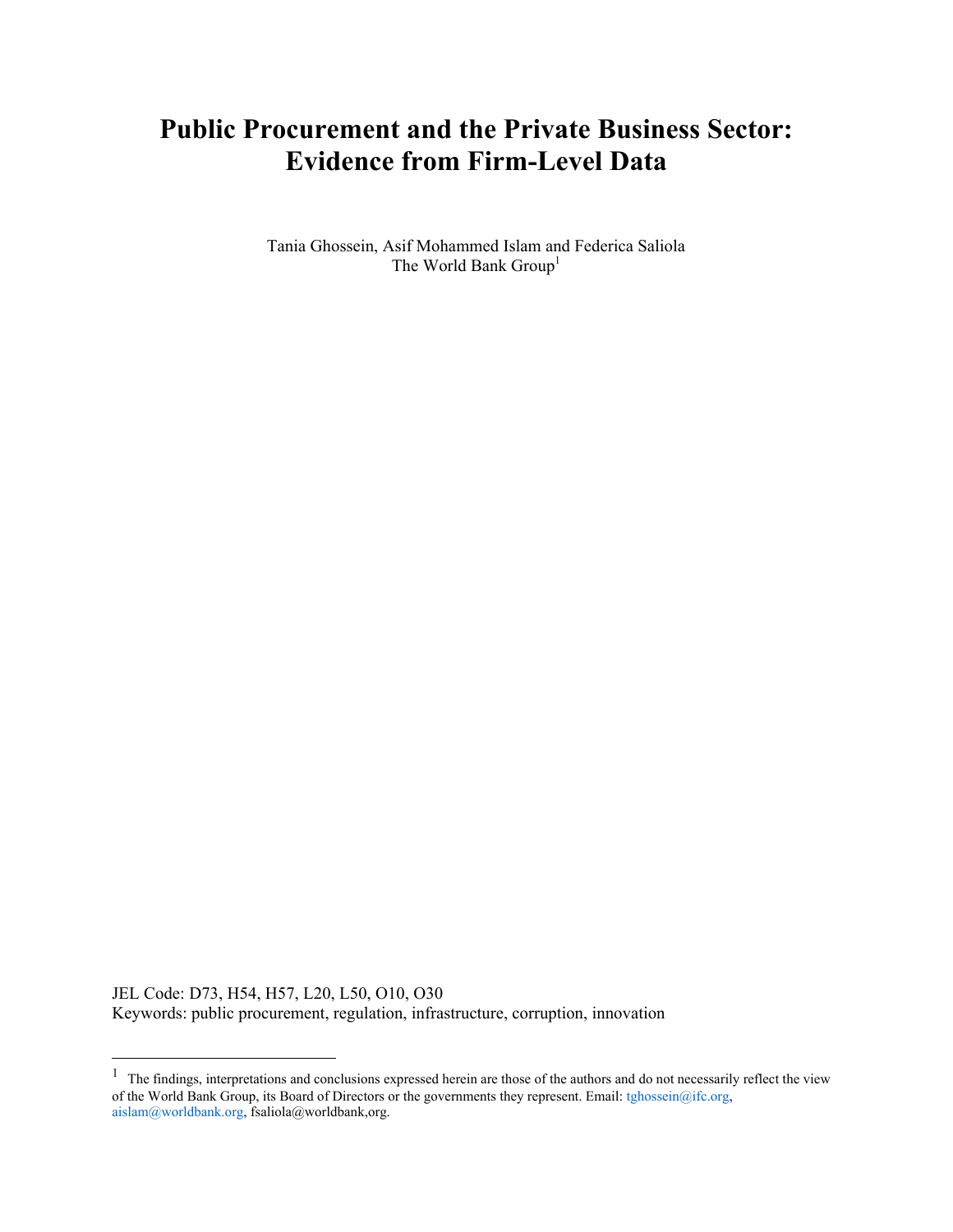# **Public Procurement and the Private Business Sector: Evidence from Firm-Level Data**

#### **1. Introduction**

Governments set and implement the rules that guide the economy. Governments also use resources to provide public goods such as infrastructure. Public procurement is the one area where both government spending and government rule setting come into play. The size of public procurement in most economies is significant. On average public procurement makes up about 14.5 percent of GDP, with countries such as Eritrea and Angola going up to as high as 33% and 26% respectively (Djankov et al., 2017). In developing economies, public procurement can go up to 50% or more of total government expenditure (Knack et al., 2017). The quality of public procurement can have far-reaching effects throughout the economy given its magnitude.

Poor public procurement systems can incur significant costs on the economy. Opaque systems can increase rent-seeking behavior. Favoritism in awarding contracts can increase corruption, discouraging fair competition that could otherwise drive prices down and increase quality (World Bank, 2016). A fair and transparent public procurement system can encourage greater firm participation, decrease corruption, and improve the quality of public goods such as infrastructure. The use of online procurement portals can also encourage online connectivity in the private sector. Public procurement systems can also push the boundaries of innovation in the private sector. Using rich firm-level data we explore the far-reaching effects of public procurement systems throughout the business sector. We test whether public procurement systems are correlated with firm engagement in procurement, the prevalence of corruption in the business sector, the losses faced by firms when shipping domestically, firm innovation, and online connectivity.

The public procurement literature has explored certain aspects of public procurement and linked it to a number of outcomes. Several studies have explored the role of discriminatory public procurement policy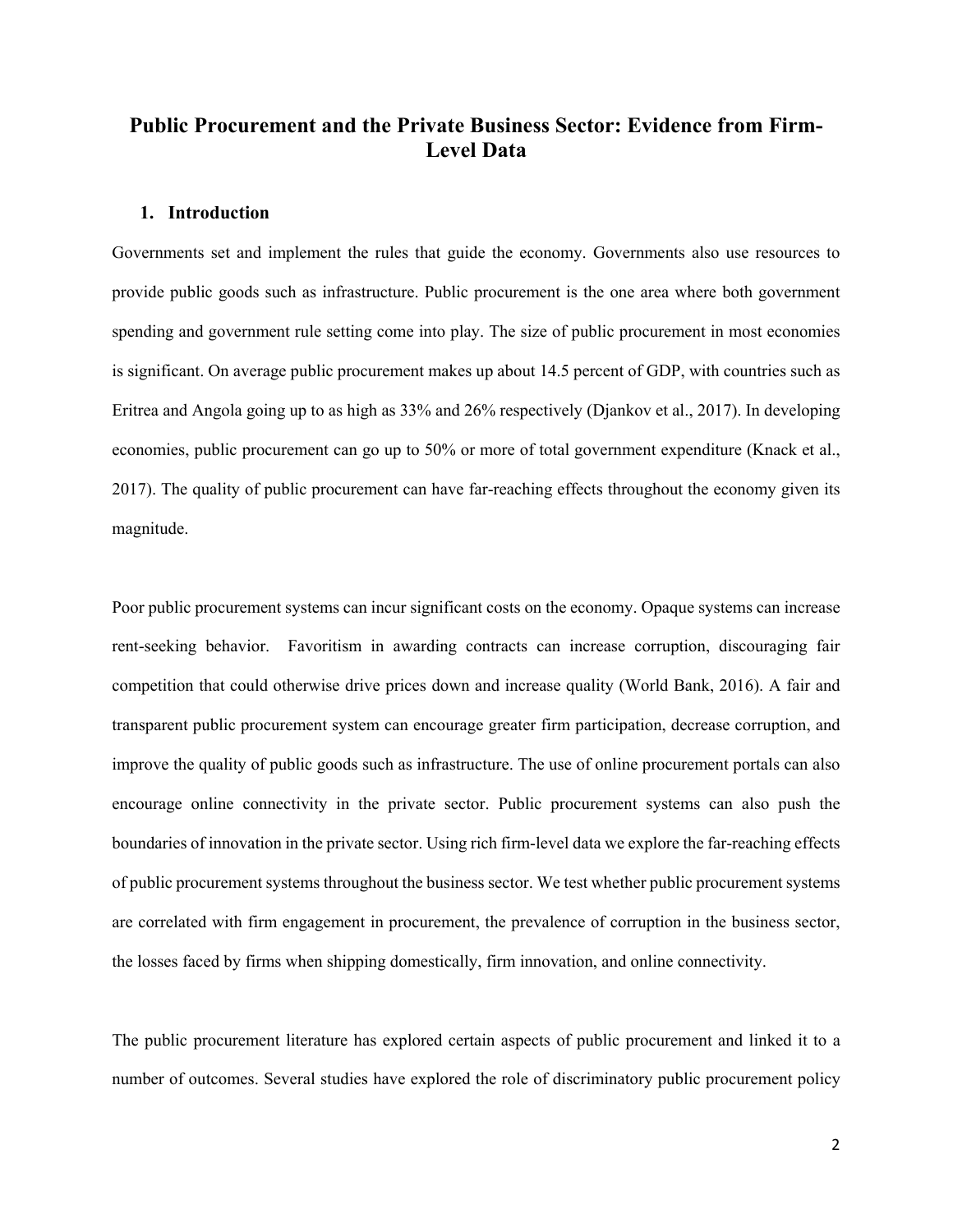(Vagstad, 1995; Krasnokutskaya and Seim, 2011; Nakabayashi, 2013). Branco (2002) explores the effects of favoritism in procurement on technology adoption. Strands of the literature have focused on other elements of public procurement such as audits (Di Tella and Schardgordsky, 2003), competition (Estache and Iimi, 2008; Ohashi 2009), and reputational mechanism (Spagnolo 2009). Very few studies have explored the effects of the overall public procurement system.

The study builds on two recent articles in the literature that study the overall public procurement system. We use the public procurement score created by Djankov et al,  $(2017)$ , which explored the effects of public procurement on road-quality outcomes at the country-level. The data source is the World Bank's Benchmarking Public Procurement database (BPP). The public procurement score adopts a lifecycle approach. Main stages of the procurement lifecycle are identified - bid preparation, bid and contract management, and payment of suppliers. An aggregated score of public procurement (PP Overall Index) is crafted that incorporates important aspects of these stages. A higher score implies a higher quality of the public procurement system. The second closely related study is by Knack et al. (2017) that also uses country-level measures of public procurement and links it to firm-level engagement and corruption. We build on this study in two ways. First, we explore a larger range of outcomes capturing infrastructure quality and innovation. Second, Knack et al. (2017) utilize the public procurement data from the Public Expenditure and Financial Accountability (PEFA) assessments.

PEFA assessments are built on the likelihood of accomplishing desirable outcomes based on seven pillars of performance. There is some thematic overlap between the BPP and PEFA assessments, particularly with regards to two of PEFA's pillars: predictability and control in budget execution and accounting and reporting. The BPP database is far more extensive in covering specific details of the public procurement system, going beyond the aggregate assessments in PEFA. Whereas BPP presents an assessment of the regulatory framework applicable to public procurement, PEFA does not measure the legal framework nor institutional capacity affecting public financial management. The PEFA has some comparability challenges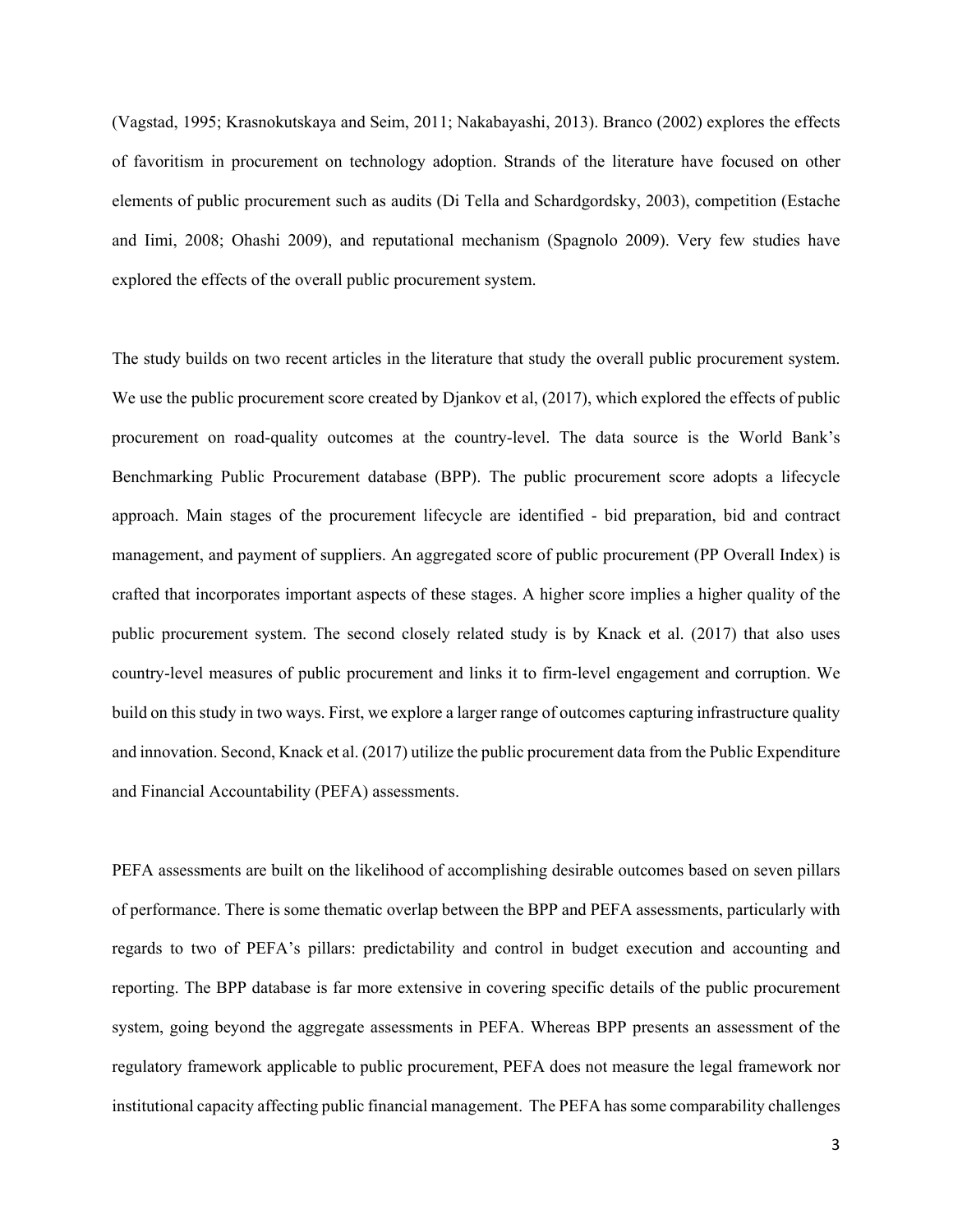given that assessments are done at the national level for some countries, and at the sub-national level for others (e.g. Afghanistan as opposed to Albania). Finally, although the quality of PEFA assessments has improved over time, only 18% of draft reports submitted in FY 2015 were awarded a PEFA CHECK, a non-mandatory yet indicative quality endorsement of the assessment requiring it to undergo a multi-step peer review process.

This is the first study to combine the World Bank's Benchmarking Public Procurement database and firmlevel data from the World Bank Enterprise Surveys. We find that better quality of public procurement systems is correlated with positive firm engagement, infrastructure, innovation, and internet connectivity outcomes. Better quality of public procurement systems is also related to lower levels of corruption in the private sector. The rest of the paper is organized as follows. Section 2 lays out the conceptual considerations and section 3 describes the data. Section 4 provides the empirical estimation strategy, while section 5 presents the results and section 6 concludes.

#### **2. Conceptual Considerations**

In this section, we describe the number of ways the quality of public procurement can influence the five outcomes of interest: firm participation, infrastructure, corruption, innovation, and online connectivity.

#### *Firm participation*

The goal of good procurement systems is to encourage competition between firms bidding for contracts. Transparency and accessibility can lead to greater firm participation in the bidding process. Transparency and accessibility will inform a larger number of firms of procurement opportunities, and also encourage productive firms to participate given the trust generated from an open process. Greater participation of firms has several benefits, both pecuniary and ones related to the well-functioning of the procurement system. Non-competitive procedures in the procurement process can lead to increases in costs by 30 percent or more (Hoekman, 1998). But cost is not the only factor of concern. Better value for money and improved quality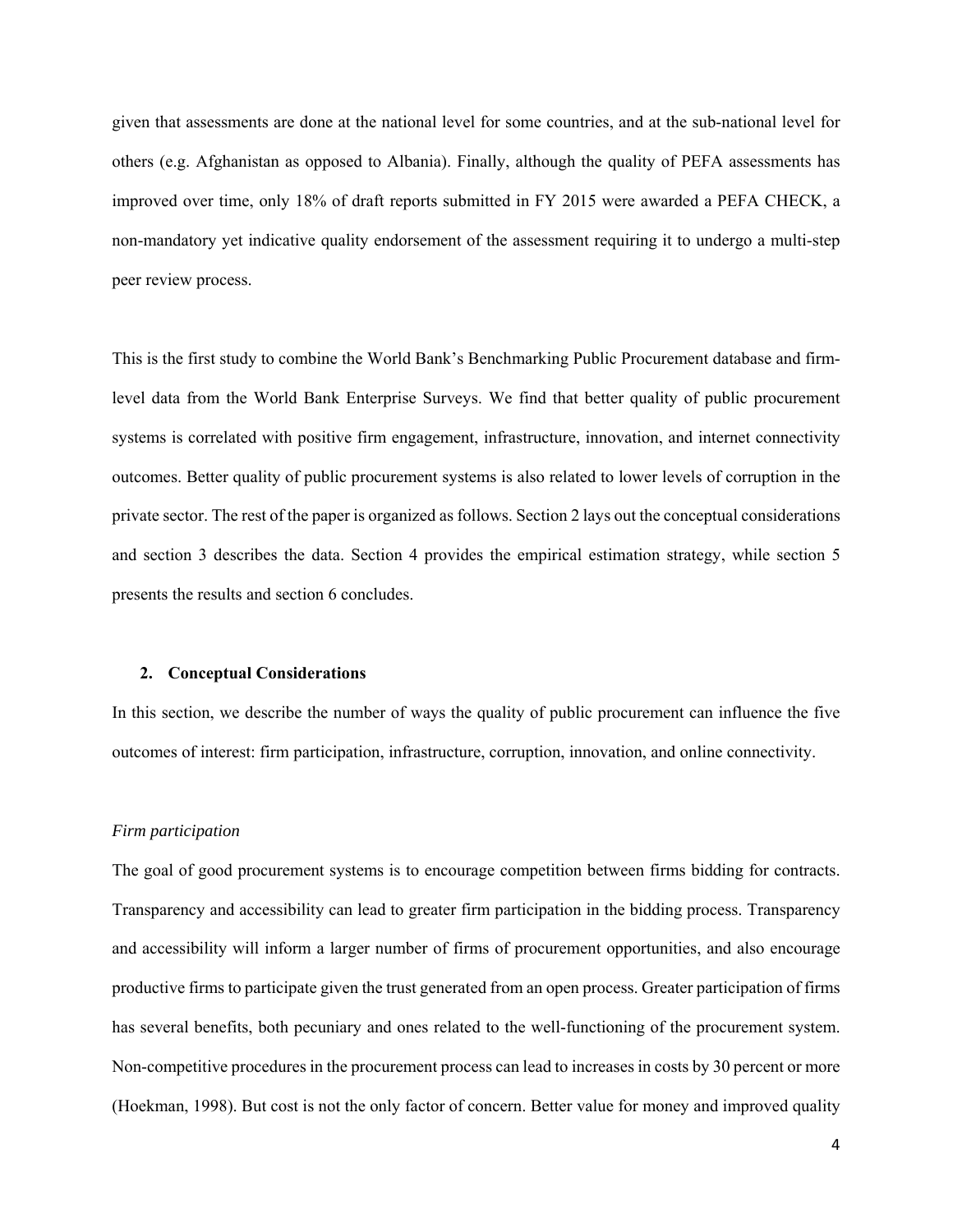of goods and services are also results of healthier competition. Increased competition can reduce the chances of bidder collusion. It gives the public more confidence in the way public funds are spent and equips them with a powerful accountability tool. It is the main pathway through which most of the other outcome variables addressed below are affected. Thus, the empirical analysis must establish the first-order effect of increased participation of the private sector due to high-quality public procurement systems. Initial evidence is suggestive that this is the case (Knack et al., 2017).

#### *Infrastructure*

A good procurement system increases the chances that productive firms will be awarded the contract, leading to delivery of high-quality products. Given that government procurement projects involve large infrastructure products, hiring productive firms will lead to timely and better quality infrastructure projects. Lewis-Faupel et al. (2016) find that the use of e-procurement for example leads to increases in road quality in India. Djankov et al. (2017) find a positive correlation in cross-country data between better quality public procurement systems and infrastructure quality.

#### *Corruption*

Poor public procurement systems characterized by a lack of transparency can be a channel through which corruption permeates throughout an economy. The lack of transparency and competition can allow public officials to use public procurement as a means of eliciting bribes. When procurement is less transparent, government officials use discretion to decide which firms receive the contract, creating a breeding ground for corruption (Ohashi, 2009). Poor public procurement systems have been found to be vulnerable to corruption (Auriol et al., 2016). In addition, opaque public procurement systems can also set the tone for other transactions between the government and the private sector and promote inefficiencies. Thus, if a poor public procurement system signals lower costs of rent-seeking behavior, other arms of the government may also engage in rent-seeking activities. Open competition may not be sufficient to deter corruption. Contracts can be awarded to the firm offering the highest bribe instead of the firm offering the highest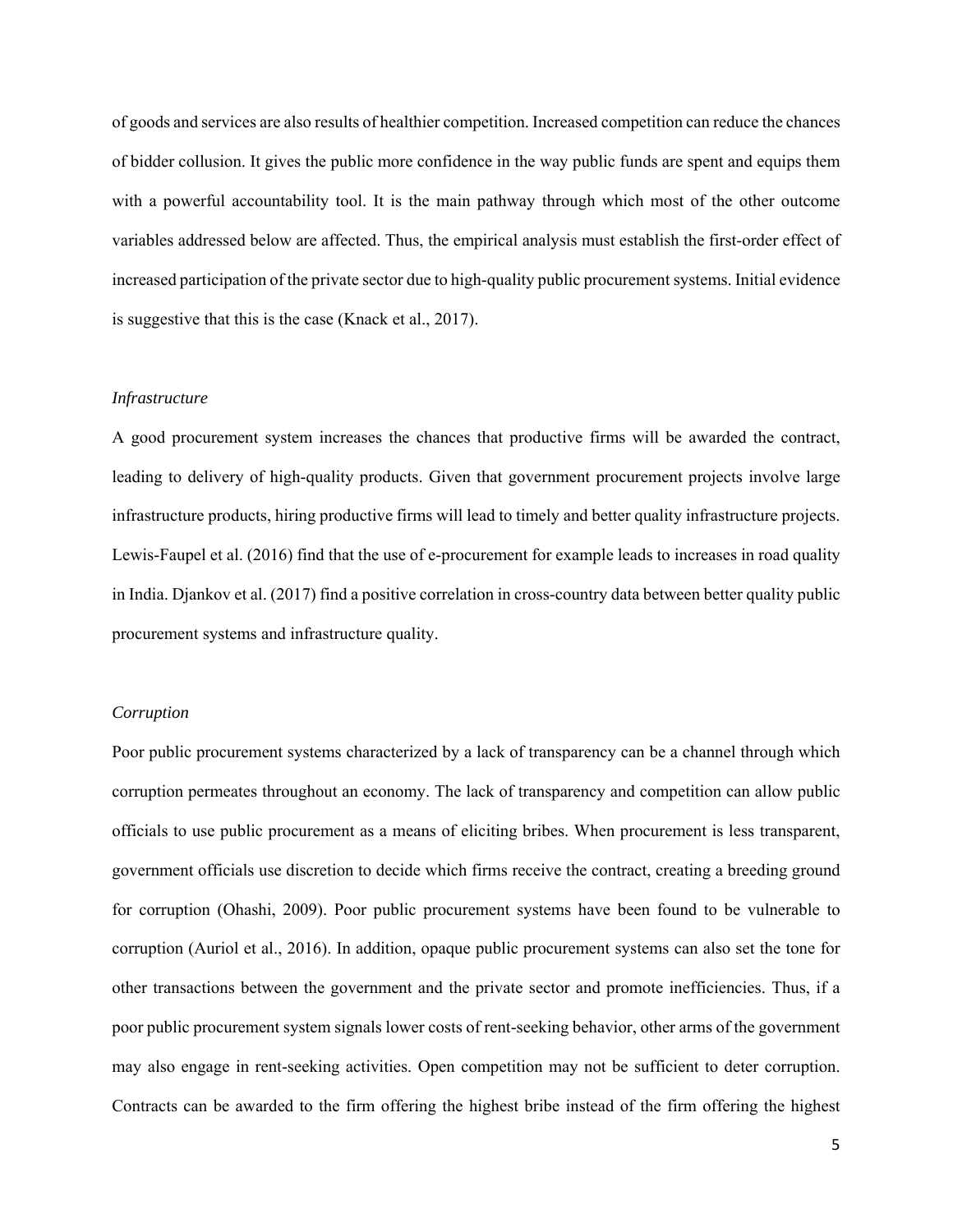quality or lowest price (Knack et al., 2017). Mironov and Zhuravskaya (2016) show that when procurement contracts are determined by bribes, less productive firms are awarded contracts.

#### *Innovation*

Public procurement systems can be used as a tool to improve innovation and technology adoption in the private sector (Branco, 2002; Hommen and Rolfstam, 2009). To be competitive in bidding for procurement contracts, firms may have to be innovative and adopt technologies to reduce costs. Public procurement can directly require innovation to be a criterion in winning the bid, thereby promoting innovation in the private sector. Furthermore, focusing on innovations in the final product can induce innovation in the private sector (Edler and Georghiou, 2007). Rothwell and Zegveld (1981) found that state procurement triggered greater innovation impulses in more areas than did R&D subsidies. Geroski (1990) determined that procurement policy "is a far more efficient instrument to use in stimulating innovation than any of a wide range of frequently used R&D subsidies." As recent policy reviews have shown, public procurement innovation is at the heart of many innovation policy initiatives across the OECD and at the EU level (Izsak and Edler, 2011; OECD, 2011; Rigby et al., 2012; Uyarra, 2016). Moreover, early engagement of suppliers is an important element in procurement for innovation. Through foresight effort and other joint activities, a common identification of needs can be shared between the demand and supply sides. When used as a policy to promote innovation, public procurement will generate varying degrees of collaboration and interactive learning (among procurers, suppliers and – sometimes – other organizations), which is a central determinant of the development and diffusion of innovations (Edquist et al.2015). Finally, the public sector can lower the risk for the developing firms and subsequent customers by acting as a *launching customer* for innovative technologies and solutions (European Commission 2005).

#### *Online connectivity*

Online connectivity is a more direct outcome from public procurement than innovation, although the mechanisms at play are similar. External pressure is a key motivator in the adoption of internet technologies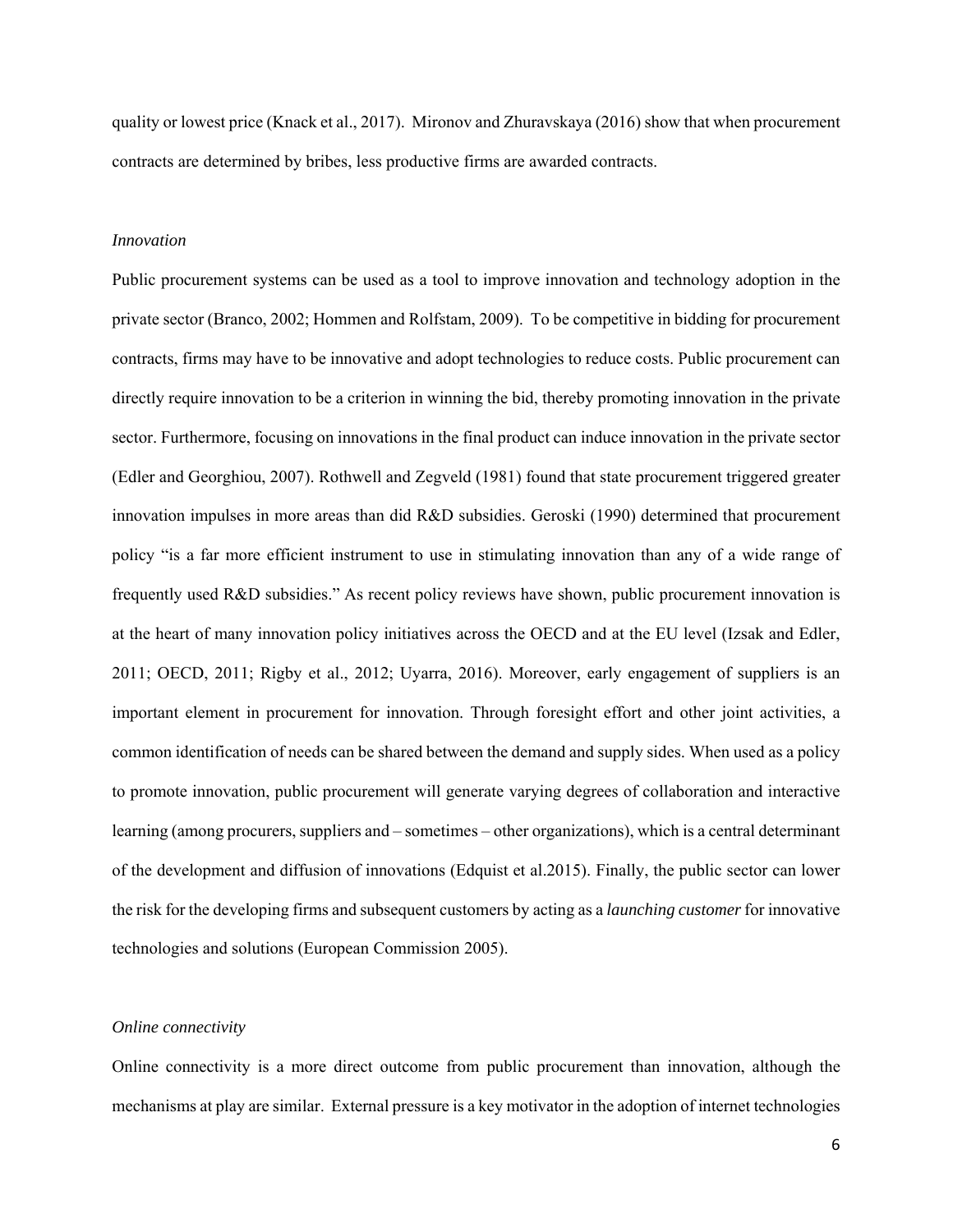by firms (Mehrtens et al, 2001). Public procurement, through e-procurement, can directly lead firms to adopt internet technologies as it is a requirement to fully harness the procurement process. Finally, eprocurement can generate competitive pressures as firms compete with each other by adopting internet technology in order to outdo each other to win the contract. The latter is more likely to be true for small and medium-sized (SME) enterprises in developing economies.

#### **3. Data**

The analysis is based on two data sets - the World Bank Group's Enterprise Surveys (ES) and the World Bank Group's Benchmarking for Public Procurement databases. The ES consist of firmlevel data that capture a firm's business environment. The respondents are typically managers or owners of the business. In addition, a firm's characteristics and performance are measured. The ES conducted between 2006 and 2016 used a common questionnaire and sampling methodology (stratified random sample) across economies, thereby allowing for cross-country comparisons, which is a rarity in most data sets. The surveys are representative of the formal (registered) private sector of the economies excluding extractive sectors such as mining as well as agriculture.<sup>2</sup> Measures of participation in public procurement, corruption, infrastructure, innovation and online engagement available in the ES are utilized for the analysis in this study. The sample of ES firms in this study includes over 59,000 firms across 109 mostly developing economies. The list of countries is provided in table A1.

The public procurement data are based on structured expert surveys. This database has also been used by Djankov et al. (2017). Respondents were chosen based on their expertise in public

 $2$  Details of the ES methodology and coverage can be found in the Enterprise Surveys website http://www.enterprisesurveys.org.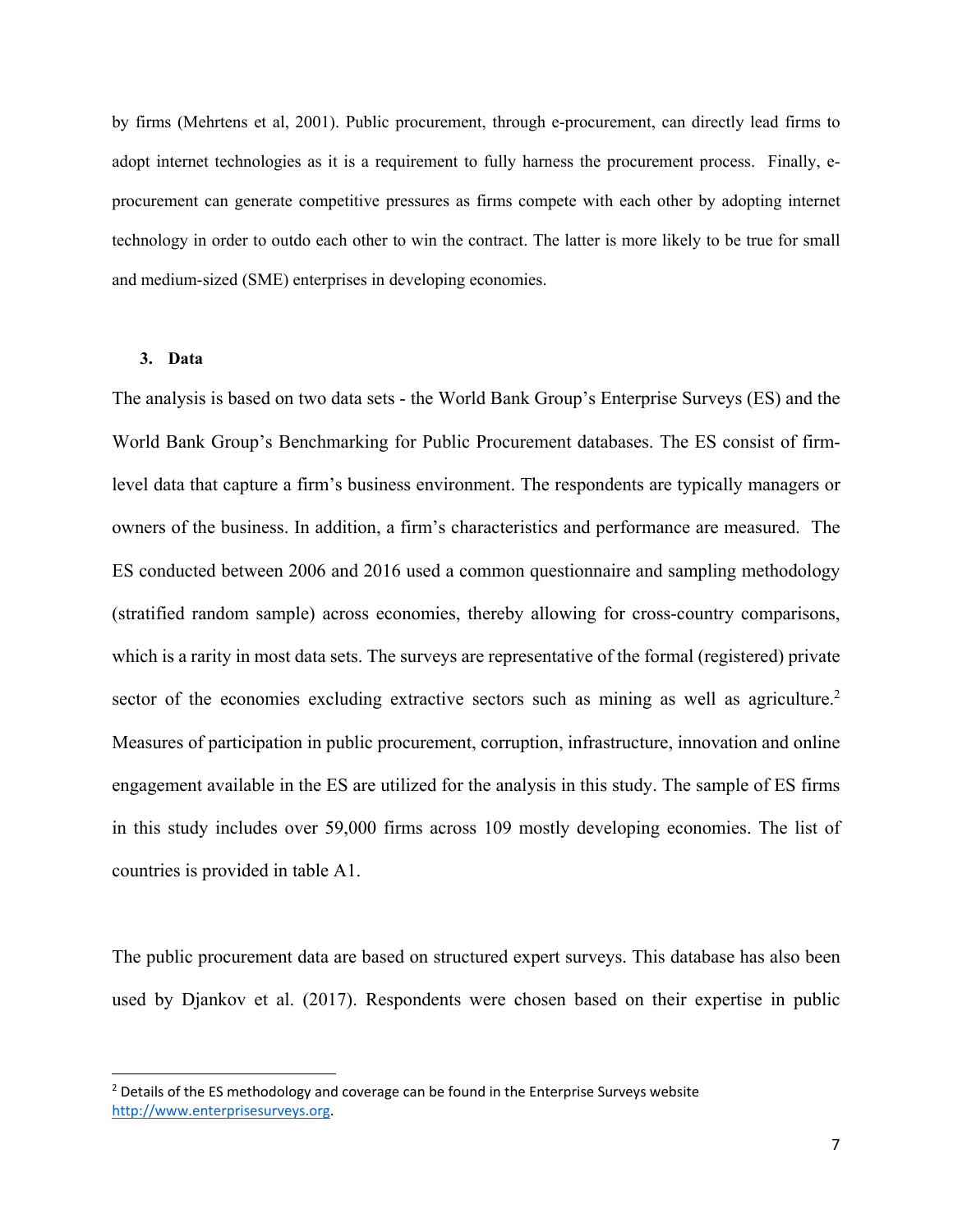procurement law as well as advisory experience for businesses willing to provide services to the government. The respondents range from private sector companies, professionals in law firms, accounting firms, business advisory firms, chambers of commerce, legal bar associations, to public officials dealing with public procurement. Over 1,900 experts provided information that was coded by the World Bank team. To enable cross-country comparisons, a hypothetical scenario was developed to anchor survey responses, similar to the approach by Djankov et al. (2002). The standardized case study entails assumptions on three elements: (i) the procuring entity, (ii) the bidding company, and (iii) the public call for tender. The procuring entity is restricted to a local authority located in the economy's largest business city, and is planning to resurface a flat twolane road with asphalt. The bidding business is assumed to be a limited liability company that also operates in the economy's largest business city, and is 100 percent domestically and privately owned. The bidding business is assumed to have previously responded to public calls for tender and won similar-size service contracts. The following assumptions are made regarding the public call for tender. First, it is initiated by the procuring entity. Second, it follows an open and competitive process. Third, the public tender concerns the resurfacing with asphalt of a flat twolane road. The value is defined as the greater of: (i) 91 times the economy's income per capita or (ii) \$2 million.

The methodology of the BPP has a few limitations. First, the surveys are not based on a representative sample. The assumption is that public procurement is within the scope of experienced experts and therefore a small number of experts would be able to respond with precision to the survey. Second, the data are cross-sectional for a single year (2016). Finally, the data focus on a set of procurement indicators in the largest business city, thereby ignoring the heterogeneity of public procurement within economies, especially large federal states.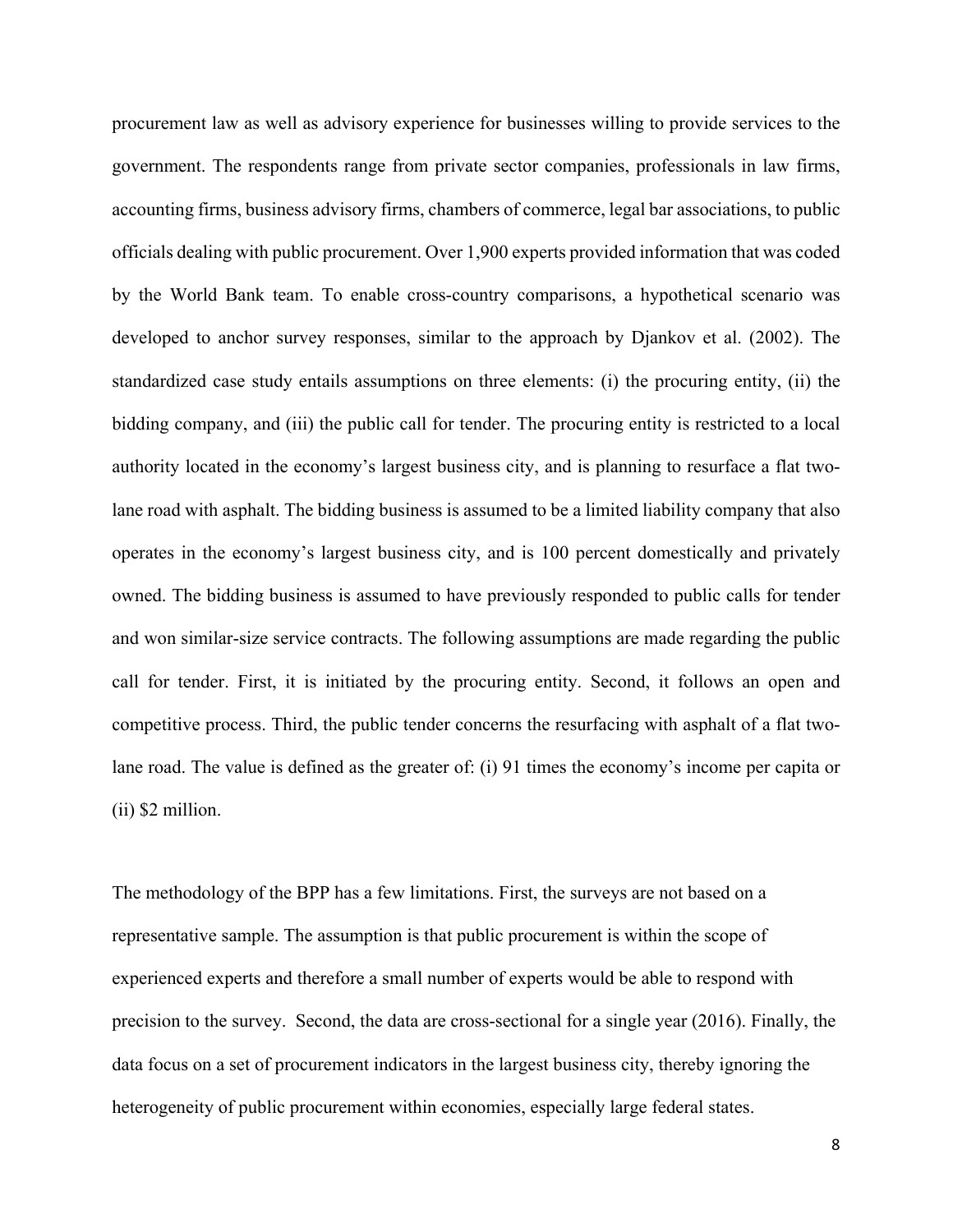#### **4. Empirical Estimation**

By combining firm-level heterogeneity in outcome indicators with country-level variation in public procurement, we estimate the following equation for firm *i* in country *j* and sector *r*:

$$
FirmOut_{ijr} = \alpha_0 + \beta_1 PP_j + \beta_2 Age_{ijr} + \beta_3 Size_{ijr} + \beta_4 multi_{ijr} + \beta_5 train_{ijr} + \beta_6 exper_{ijr} + \beta_7 export_{ijr} + \beta_8 forceign_{ijr} + \beta_9 finance_{ijr} + \beta_{10} crime_{ijr} + \beta_{11} GDPcap_j + \beta_{12} GDPgr_j + \beta_{13} LandAr_j + \beta_{14} CmnLaw_j + \gamma srvcs_r + \mu region_c + \epsilon_{ijr} (1)
$$

We use five main types of firm-level outcome variables to capture different dimensions of the private sector ( $FirmOut$ ) obtained from the Enterprise Surveys (ES). These include firm participation in public procurement, road infrastructure, corruption, innovation, and online engagement. For public procurement participation, we use the variable capturing whether or not a firm attempted or secured a government contract in the last 12 months. About 19 percent of firms attempted or secured a government contract. The same measure was used by Knack et al. (2017). For road infrastructure quality, we use the measure of the percentage of products lost to breakage or spoilage during shipping to domestic markets. A similar measure has been used by Alterido et al. (2011). Around 1 percent of product value was lost for firms in the sample due to breakage and spoilage during domestic shipping. Corruption is measured as a binary variable capturing whether a firm experienced at least one bribe request across size public transactions. About 18 percent of firms faced corruption.

Innovation is captured through five variables from the ES data set. These include: whether the firm has engaged in product innovation, process innovation, spent on R&D, used technology licensed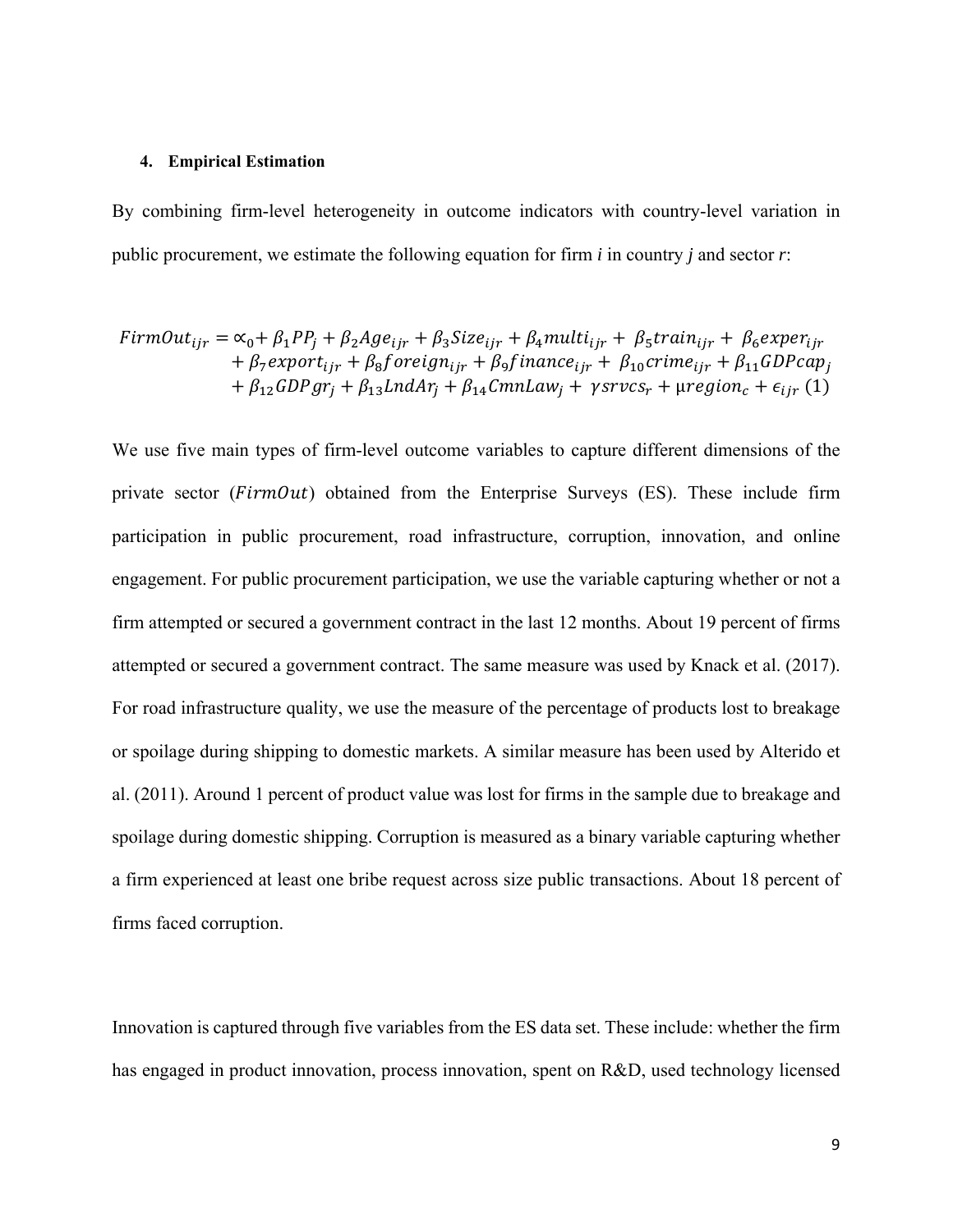from foreign firms (manufacturing firms only), and whether the firm has an internationallyrecognized quality certification. Paunov (2016) used internationally-recognized quality certifications. Crowley and McCann (2017) used the measures of product and process innovation to capture the incidence of innovation. The ES data indicated that around 34 percent of firms engaged in product innovation. The corresponding rates for process innovation, R&D spending and internationally-recognized quality certificate are 37 percent, 16 percent, and 18 percent respectively. Around 14 percent of manufacturing firms use technology licensed from foreign firms. Online engagement is captured by two variables. One is whether firms use email to engage with clients and suppliers. The other is whether firms have their own website. Around 73 percent of firms use e-mail to engage with suppliers and clients while 44 percent have their own website. Summary statistics and variable descriptions are provided in tables 1 and A2 respectively.

Our main variable of interest is a measurement of public procurement regulatory quality over the whole public procurement lifecycle  $(PP)$ . This measure is taken from Djankov et al. (2017). The public procurement index captures three crucial phases of the public procurement lifecycle - (i) bid preparation, (ii) bid and contract management, and (iii) payment to suppliers. Bid preparation includes the needs assessment and the call for tender. Bid and contract management covers various aspects such as eligibility of foreign firms, availability of online bid submission, the existence and requirements for bid security, bid evaluation criteria, the use of model contracts with standard clauses for awarding a contract, and measures capturing the terms of modifications to the procurement contract. The payment of suppliers indicator captures the number of procedures required to request payments, the timeframes for processing and disbursing payments, and how delayed payments are handled. The overall public procurement index is an amalgamation of all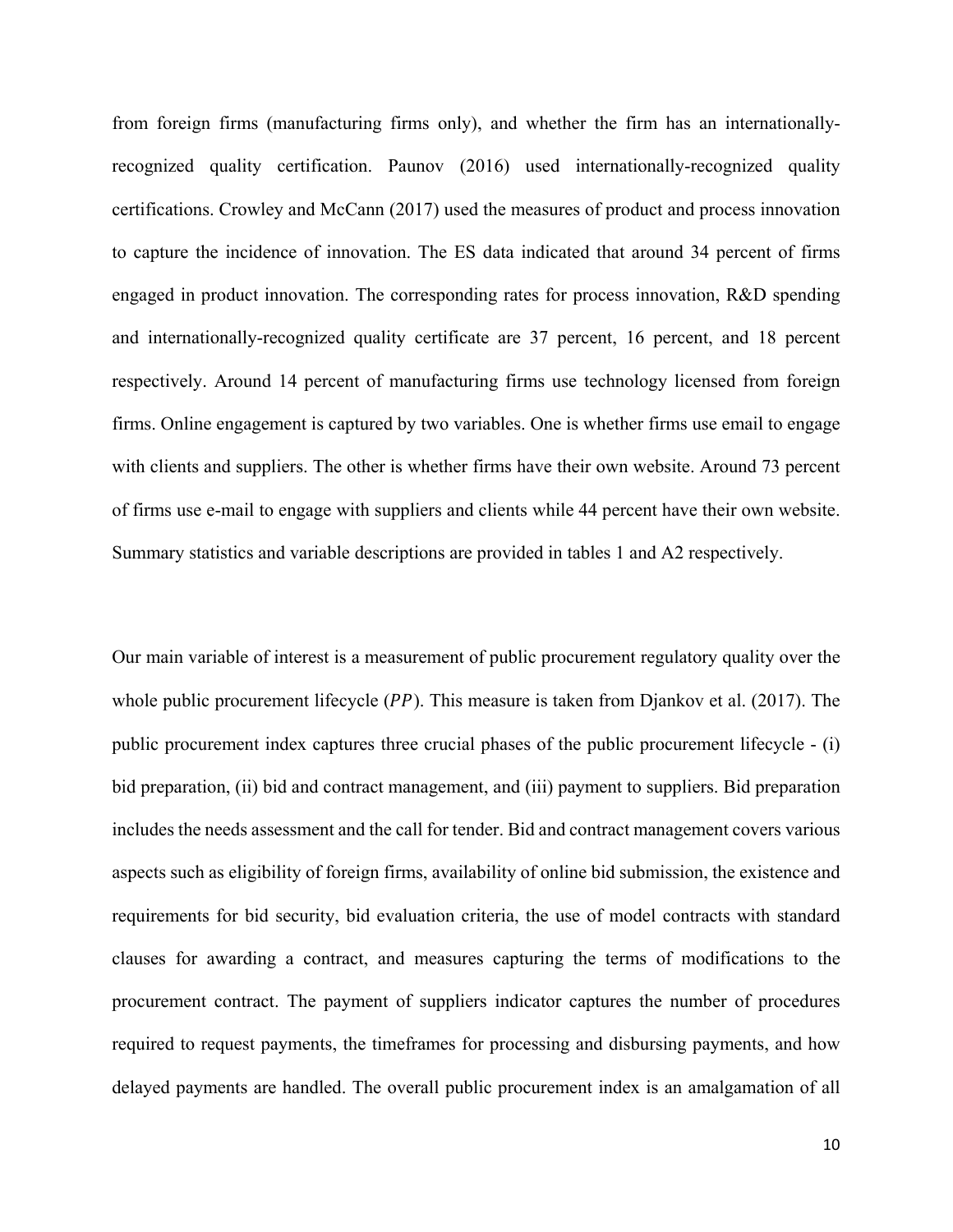three aspects of the public procurement lifecycle. A higher score implies higher quality of the public procurement system. Summary statistics and variable descriptions are provided in tables 1 and A2 respectively. Further details of the overall public procurement index and the specific survey questions can be found in Djankov et al. (2017).

Our empirical strategy follows Paunov (2016) in addressing concerns of endogeneity. First, given that aggregate country-level measures of public procurement quality are employed, endogeneity concerns are limited in comparison to firm-level measures. It is unlikely that various firm-level outcomes would be able to influence the aggregate quality of public procurement. There are concerns of omitted variable bias. To address this, the analysis employs a large number of control variables as indicated in equation (1). Firm-level characteristics such as firm age  $(Age)$  and (Size), which are important correlates of firm performance, are accounted for. Other firm-level covariates include whether the firm is part of a larger firm (*multi*), whether the firm offers formal training (train), experience of the top manager (exper), exporter status (export), foreign ownership ( $foreign$ ), access to finance ( $finance$ ), and crime ( $crime$ ). The measure of crime is whether or not firms experienced losses from crime. Access to finance is proxied using two variables– whether the firm has a checking or savings account and whether the firm has a line of credit or loan.

We control for the current state of labor markets by capturing aggregate demand through the growth rate of GDP per capita  $(GDPgr)$ . Finally, we also account for the level of development  $(GDPcap)$  and land area  $(LndAr)$  following Knack et al. (2017). We also worry about industry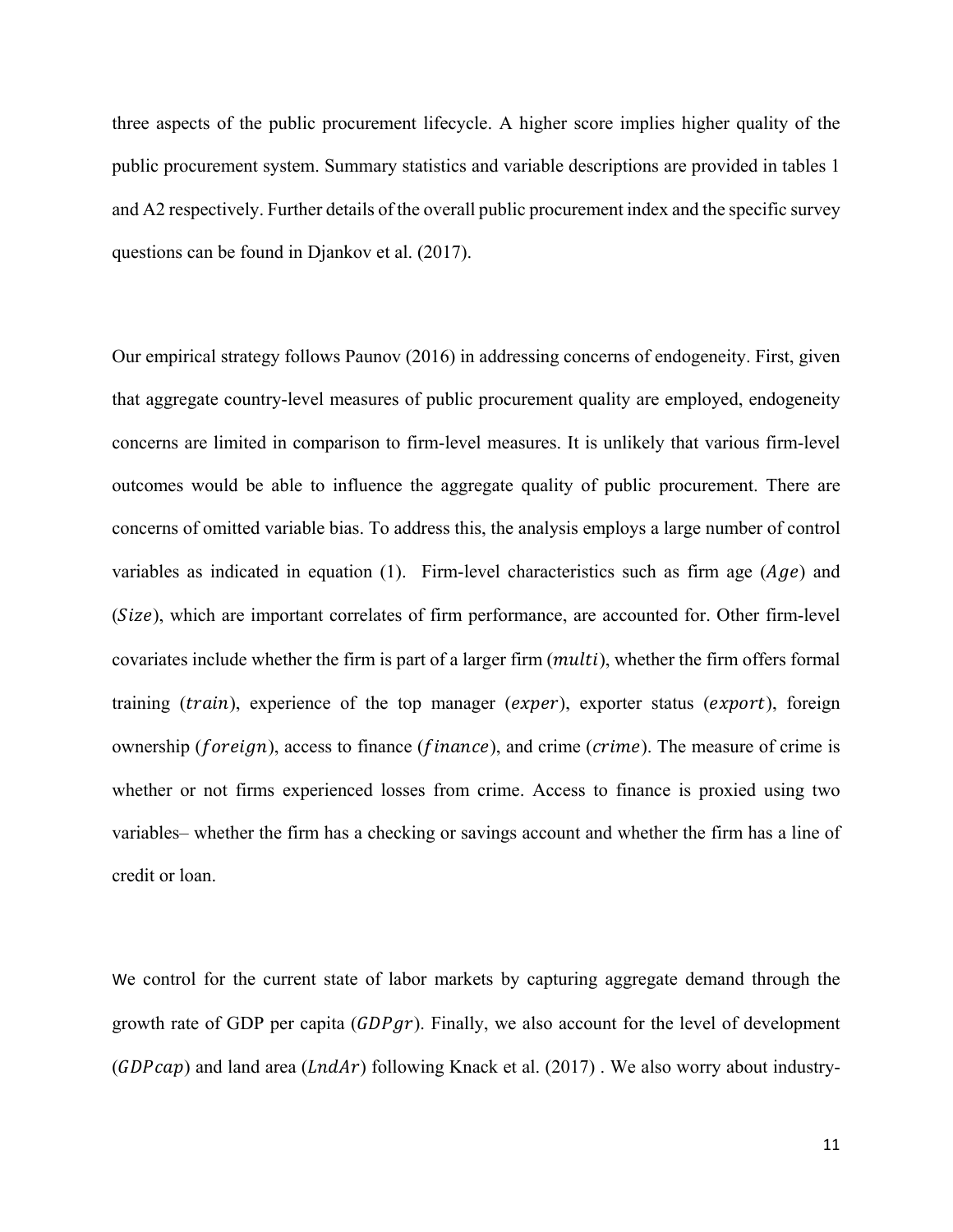specific factors and region (continent) specific factors. We account for sector using a dummy variable for the service sector ( $srvcs$ ), with manufacturing being the omitted sector. Similarly, we use continent fixed effects (region) to account for time-invariant regional factors. Finally, certain countries with common law systems may adopt a different public procurement system as the scope of the public procurement regulations may be reduced. This accounted for using a dummy variable for common law countries (CmnLaw). Summary statistics can be found in table 1, with data description and sources provided in table A2.

#### **5. Results**

Table 2 presents the findings for firm participation in public procurement, road infrastructure quality, and corruption. Better public procurement systems are positively associated with higher participation of firms in public procurement. The coefficient of the public procurement variable is positive and statistically significant at the 1% level. This finding is consistent with Knack et al. (2017). Higher public procurement scores (better quality) are negatively correlated with corruption and products lost to breakage or spoilage during shipping in domestic markets. The coefficient of public procurement is negative and statistically significant at the 1% level for the corruption estimation, and 5% for the domestic infrastructure quality estimation.

Table 3 presents the findings for public procurement quality and innovation. Better public procurement is positively associated with all five proxies for innovation – product innovation, process innovation, R&D spending, technology licensed from foreign firms, and internationally recognized quality certification. The coefficient of public procurement quality is statistically significant at the 1% level for all types of innovation with the exception of R&D spending, where it is statistically significant at the 5% level. The two other consistent results across all types of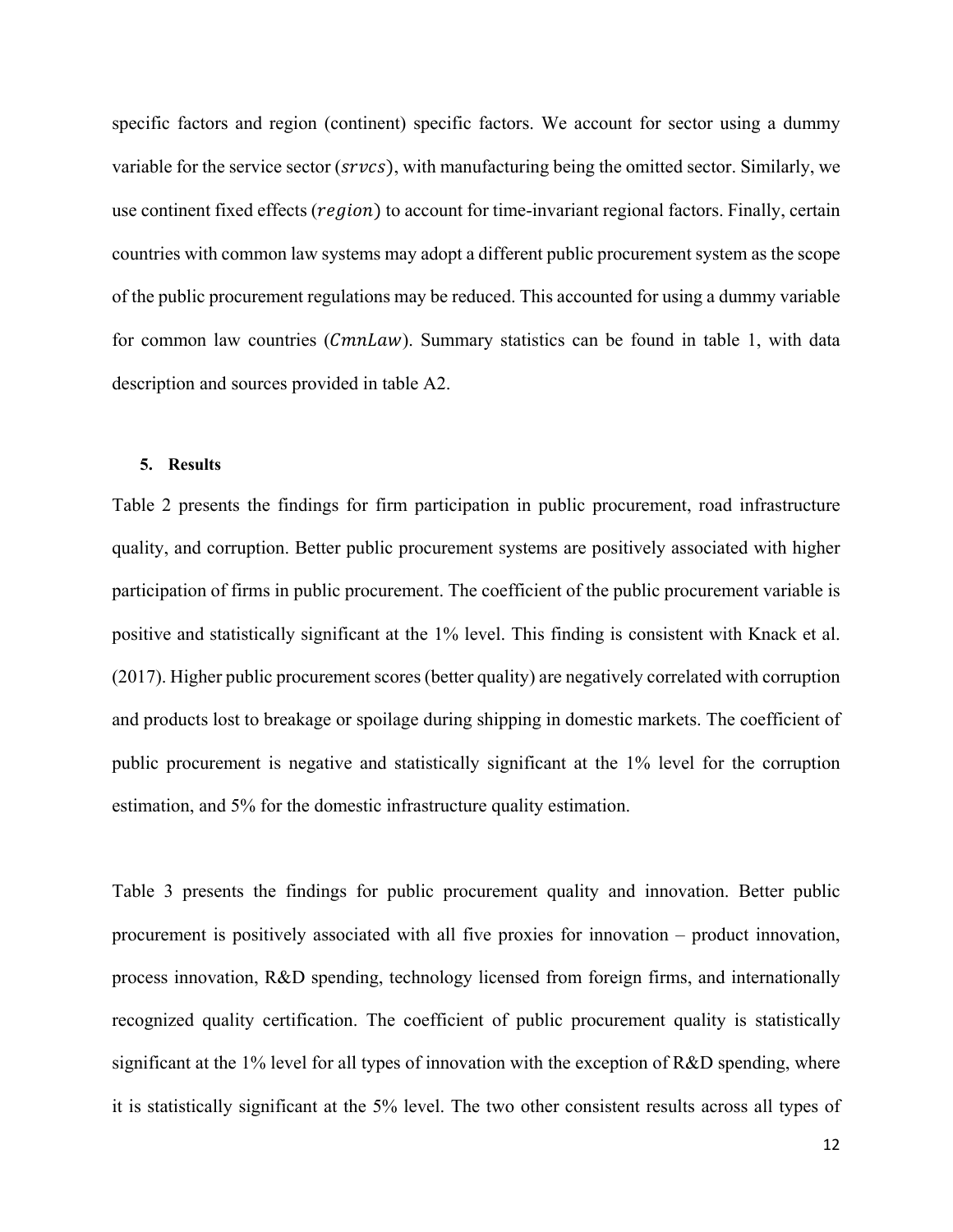innovation are the positive associations with firm size and formal training. Large firms and firms providing formal training for their employees tend to be more innovative.

Findings for the relationship between public procurement quality and online engagement are provided in table 4. Better quality of public procurement is associated with a higher probability of firms engaging suppliers through e-mail and having their own website. For both measures, the coefficient of public procurement quality is statistically significant at the 1% level. The implication may be that public procurement encourages online engagement through online procurement portals thereby encouraging firms to be more engaged online.

Public procurement may have heterogenous effects in the private sector conditional on the size of the firm. Small and large firms may react differently to the quality of the public procurement system. Thus, we split the sample into two: small and medium (SME) size firms (5 to 99 full-time employees) and large firms (100 plus full-time employees). We repeat the estimations separately for each group. The results from table 2 are split by small and large firms and provided in table 5. Public procurement leads to greater participation of firms in public procurement, lowers corruption, and reduces losses from domestic shipping regardless of firm size. The coefficient of public procurement is statistically significant, at least at the 10 percent level.

In table 6 we repeat the estimations in table 3 by SME and large firms. Public procurement quality encourages process innovation, R&D spending and internationally recognized quality certification regardless of firm size. However, for product innovation and technology licensed from foreign firms, the coefficient of public procurement is statistically significant only for SMEs. The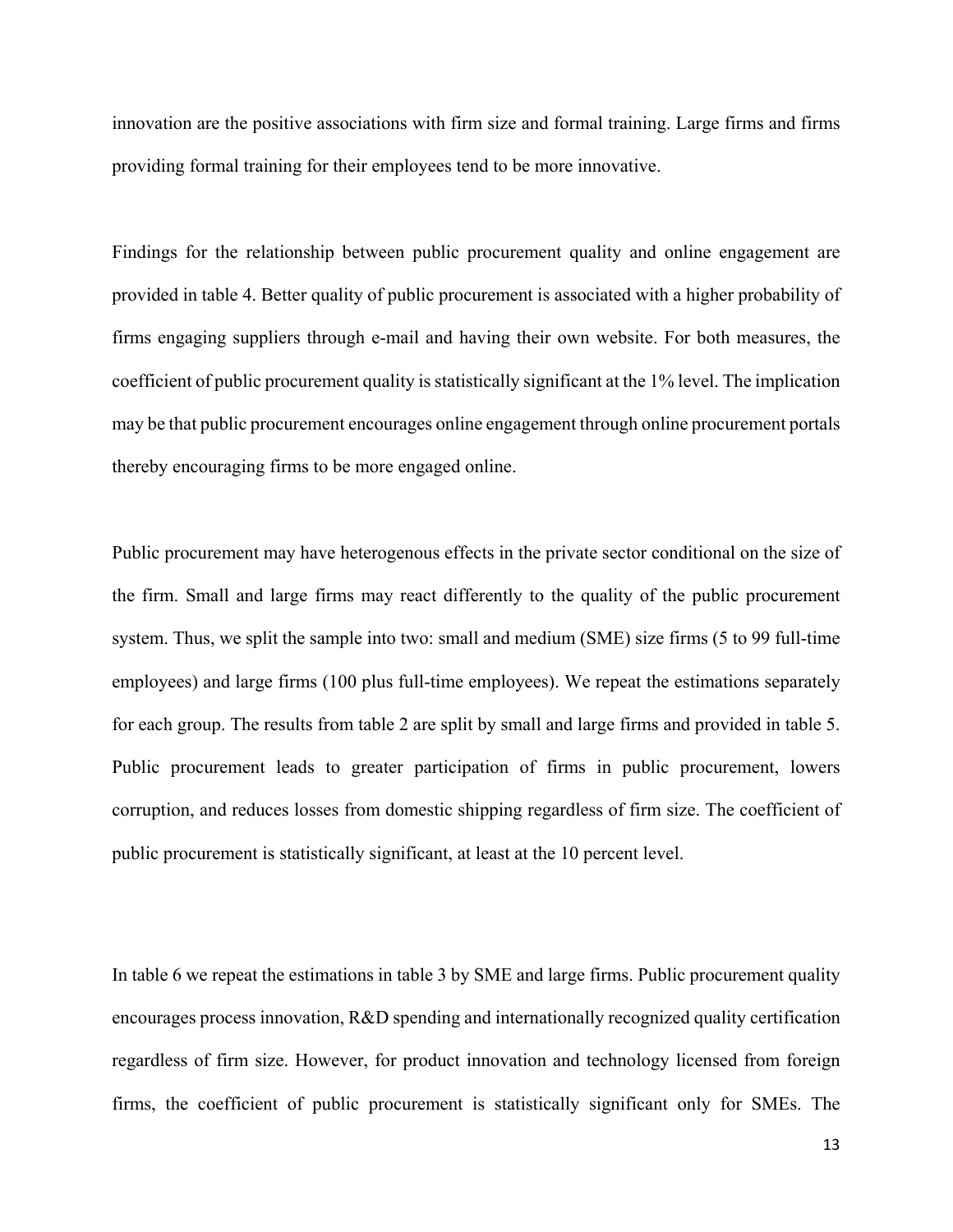implication may be that the quality of public procurement has a greater influence in the incidence of production innovation and foreign technology among SMEs than large firms. In table 7 we repeat the estimations of table 4 by SME and large firms. The quality of public procurement has a positive effect on the probability of a firm having its own website or engaging with clients or suppliers via e-mail regardless of firm size. The findings are statistically significant at least at the 10 percent level.

Finally, we explore the relationship between public procurement quality and firm outcomes by sector – manufacturing versus services firms. Table 8 repeats the results of table 2 by sector. Public procurement quality increases firm participation in public procurement and reduces corruption regardless of whether the firm is in the manufacturing or service sector. However, the negative association between public procurement quality and products lost in domestic shipping is only statistically significant for manufacturing firms. This finding could be because manufacturing firms are more likely to ship larger amounts of goods domestically.

The findings for innovation by sector are presented in table 9. Note that adoption of technology licensed from foreign firms is omitted as the survey question was only asked of manufacturing firms. The findings indicate that public procurement quality has a positive influence on product innovation, process innovation and R&D spending for manufacturing firms, but no statistically significant effect for service firms. However, public procurement quality has a positive relationship with the presence of internationally recognized quality certification for both manufacturing and service firms. The data seem to indicate that in terms of innovation, the quality of public procurement has a far greater effect on manufacturing firms than services firms. With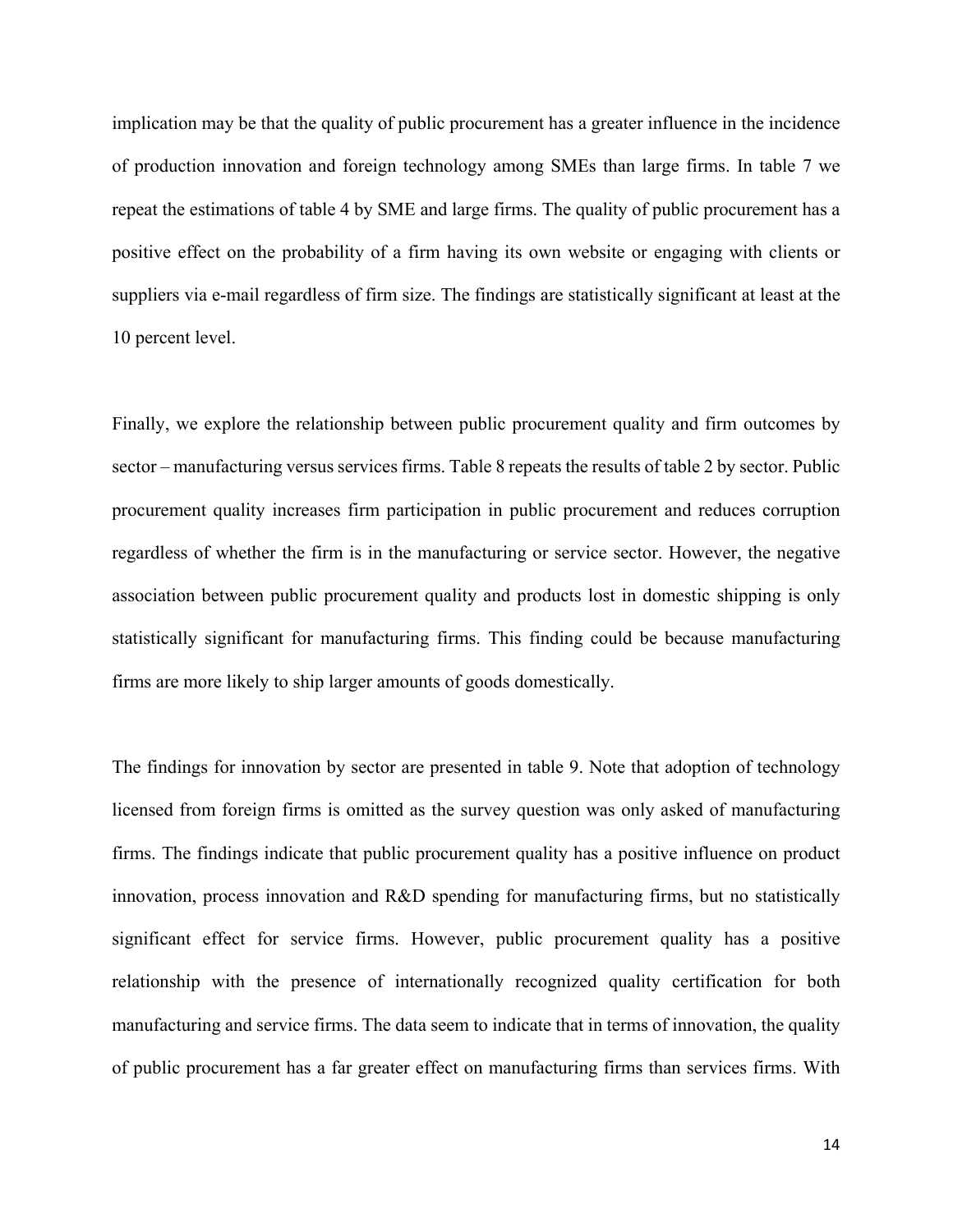regards to online engagement, as reported in table 10, public procurement quality has a positive coefficient regardless of the sector of the firm.

#### **6. Conclusion**

Good quality public procurement systems may have direct and indirect effects on private businesses. They can generate a domino effect by raising certain aspects of firms that may lead to productivity increases. In this study, through two unique data sets, we find strong positive correlations between good public procurement systems and firm engagement, infrastructure quality, innovation and online connectivity. Good procurement systems are negatively correlated with corruption faced by the business sector. Given that public procurement is sizeable in many economies, and its effects may be multifaceted, reforming public procurement systems is an important endeavor to improve the business environment in the economy.

This study has some limitations. It is difficult to argue for causality given the data at hand. It is not possible to disentangle the direction of causality in many of the estimations. While the current study is rich in terms of country coverage and detailed in terms of the wealth of information on firms, future studies may adopt a less holistic approach and explore exogenous changes in aspects of public procurement systems. This could allow for some specific causal statements that would complement the current study.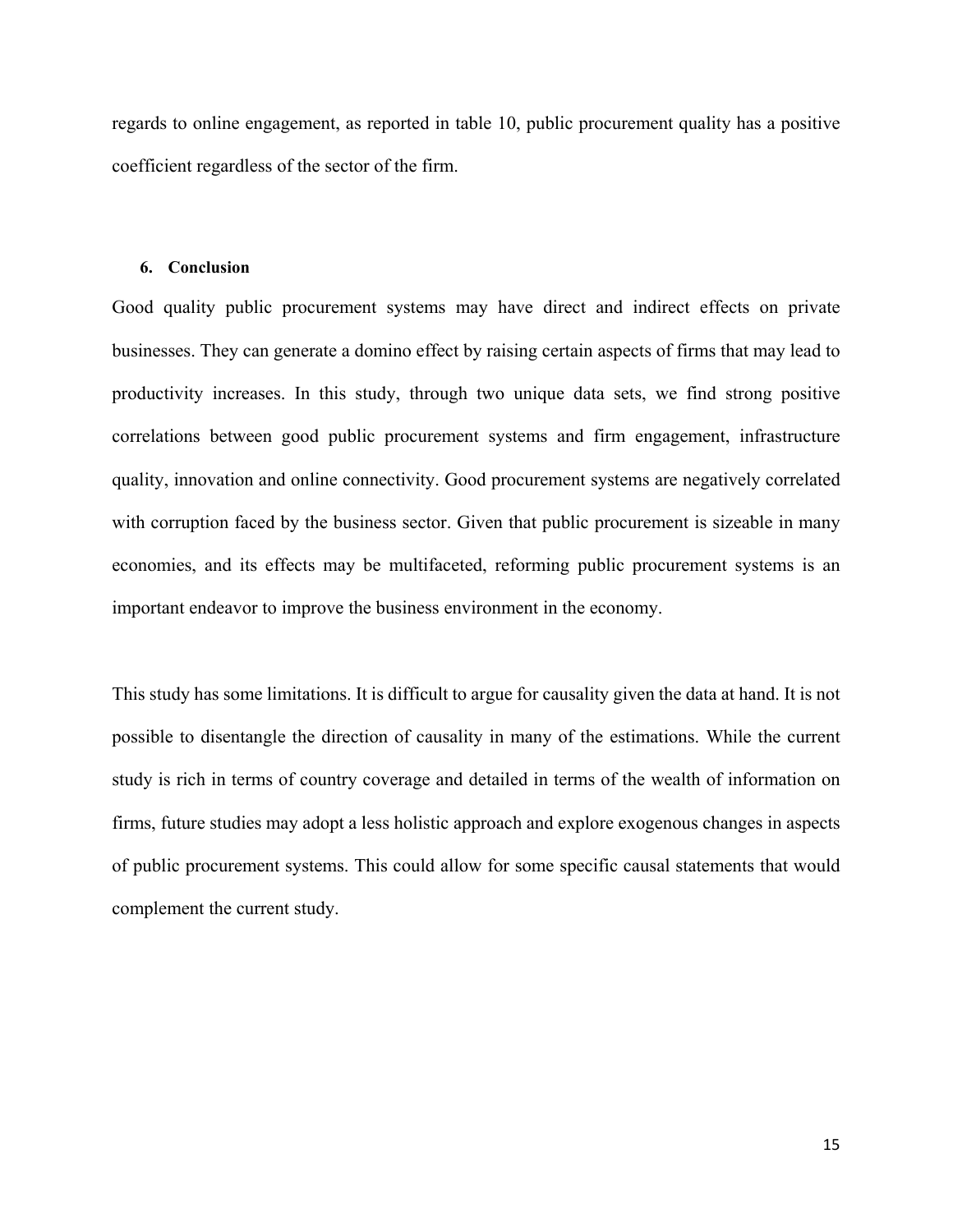### **References**

Aterido, Reyes, Mary Hallward-Driemeier, and Carmen Pages (2011) "Big constraints to small firms' growth? Business environment and employment growth across firms," *Economic Development and Cultural Change* 59(3): 609-647

Auriol, Emmanuelle, Stephane Straub, and Thomas Flochel (2016) "Public procurement and rent-seeking: The case of Paraguaym" *World Development* 77:395-407

Branco, Fernando (2002) "Procurement favouritism and technology adoption," *European Economics Review* 46 (2002) 73-91

Crowley, Frank Crowley and Philip McCann (2017) "Firm innovation and productivity in Europe: evidence from innovation-driven and transition-driven economies," *Applied Economics*, DOI: 10.1080/00036846.2017.1355543

Di Tella, Rafael and Ernesto Schargrodsky (2003) "The role of wages and auditing during a crackdown on corruption in the City of Buenos Aires," *Journal of Law and Economics* 46(1): 269-92

Djankov, Simeon, Tania M. Ghossein, Asif Mohammed Islam, and Federica Saliola (2017) "Public procurement regulation and road quality," World Bank Policy Research Working Paper No. 8234.

Edquist, Charles, Nicholas S. Vonortas, Jon Mikel Zabala-Iturriagagoitia, and Jakob Edler (2015) "Public Procurement for Innovation". *Cheltenham: Edward Elgar Publishing*, 304 pp

Elder, Jakob and Luke Georghiou (2007) "Public procurement and innovation—Resurrecting the demand side," *Research Policy* 36:949-963

Estache, Antonio, and Iimi, Atsushi (2008) "Procurement efficiency for infrastructure development and financial needs reassessed," World Bank Policy Research Working Paper Series 4662

European Commission (2005) Public Procurement for Research and Innovation: Developing procurement practices favourable to R&D and innovation http://ec.europa.eu/invest-inresearch/pdf/download\_en/edited\_report\_18112005\_on\_public\_procurement\_for\_research\_and\_i nnovation.pdf

Geroski, P A (1990) "Procurement policy as a tool of industrial policy," *International Review of Applied Economics* 4(2): 182-198

Hoekman, Bernard (1998) "Using international institutions to improve public procurement," *World Bank Research Observer* 13(2): 249-69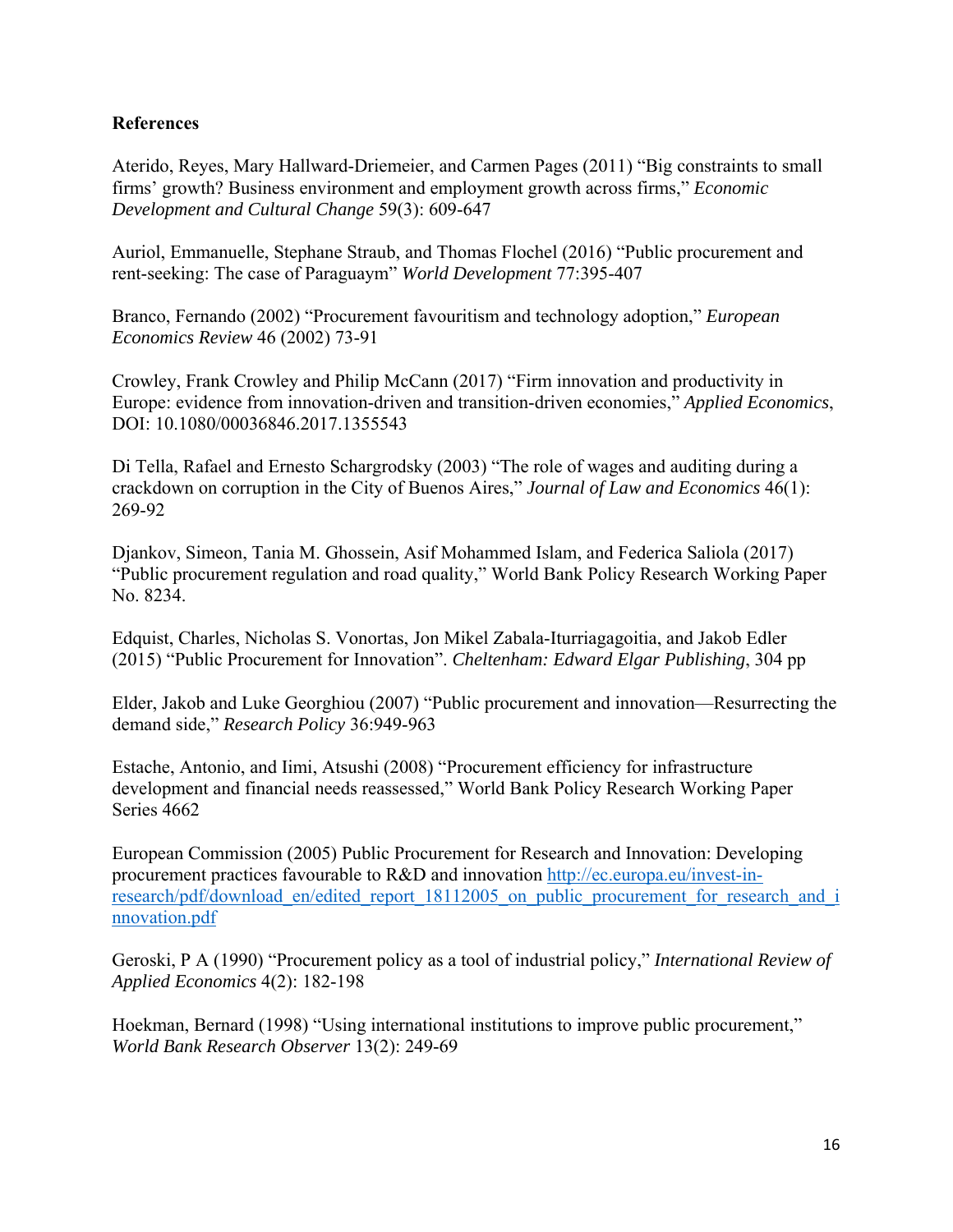Hommen, Leif and Max Rolfstam (2009) "Public Procurement and Innovation: Towards a Taxonomy," *Journal of Public Procurement* 9(1): 17-56

Knack, Stephen, Nataliya Biletska, and Kanishka Kacker (2017) "Deterring Kickbacks and Encouraging Entry in Public Procurement Markets Evidence from Firm Surveys in 88 Developing Countries," World Bank Policy Research Working paper 8078

Krasnokutskaya, Elena and Katja Seim (2011) "Bid preference programs and participation in highway procurement auctions," *American Economic Review* 101: 2653-2686

Lewis-Faupel, Sean, Yusuf Neggers, Benjamin A. Olken, and Rohini Pande (2016) "Can electronic procurement improve infrastructure provision? Evidence from public works in India and Indonesia," *American Economic Journal: Economic Policy* 8(3): 258-283

Mehrtens, Jenni, Paul B. Cragg, and Annette M. Mills (2001) "A model of internet adoption by SMEs," *Information & Management* 39: 165-176

Mironov, Maxim and Ekaterina Zhuravskaya (2016) "Corruption in procurement and the political cycle in tunneling: Evidence from financial transactions data." *American Economic Journal: Economic Policy* 8(2): 287-321.

Nakabayashi, Jun (2013) "Small business set-asides in procurement auctions: An Empirical analysis," *Journal of Public Economics* 100: 28-44

Ohashi, Hiroshi (2009) "Effects of transparency in procurement practices of government expenditure: A case study of municipal public works," *Review of Industrial Organization* 34: 267-285

Paunov, Caroline (2016) "Corruption's asymmetric impacts on firm innovation," *Journal of Development Economics* 118:216-231

Rothwell, Roy, Zegveld, Walter (1981) Government regulations and innovation—industrial Innovation and Public Policy, London. In: Rothwell, R., Zegveld, W. (Eds.), Industrial Innovation and Public Policy, London, pp. 116–147

Spagnolo, Giancarlo (2012) "Reputation, competition, and entry in procurement," *International Journal of Industrial Organization* 30(3): 291–296

Vagstad, Steinar (1995) "Promoting fair competition in public procurement," *Journal of Public Economics* 58: 283-307

World Bank (2016). Benchmarking Public Procurement 2016: Assessing Public Procurement Systems in 77 Economies. Washington, DC.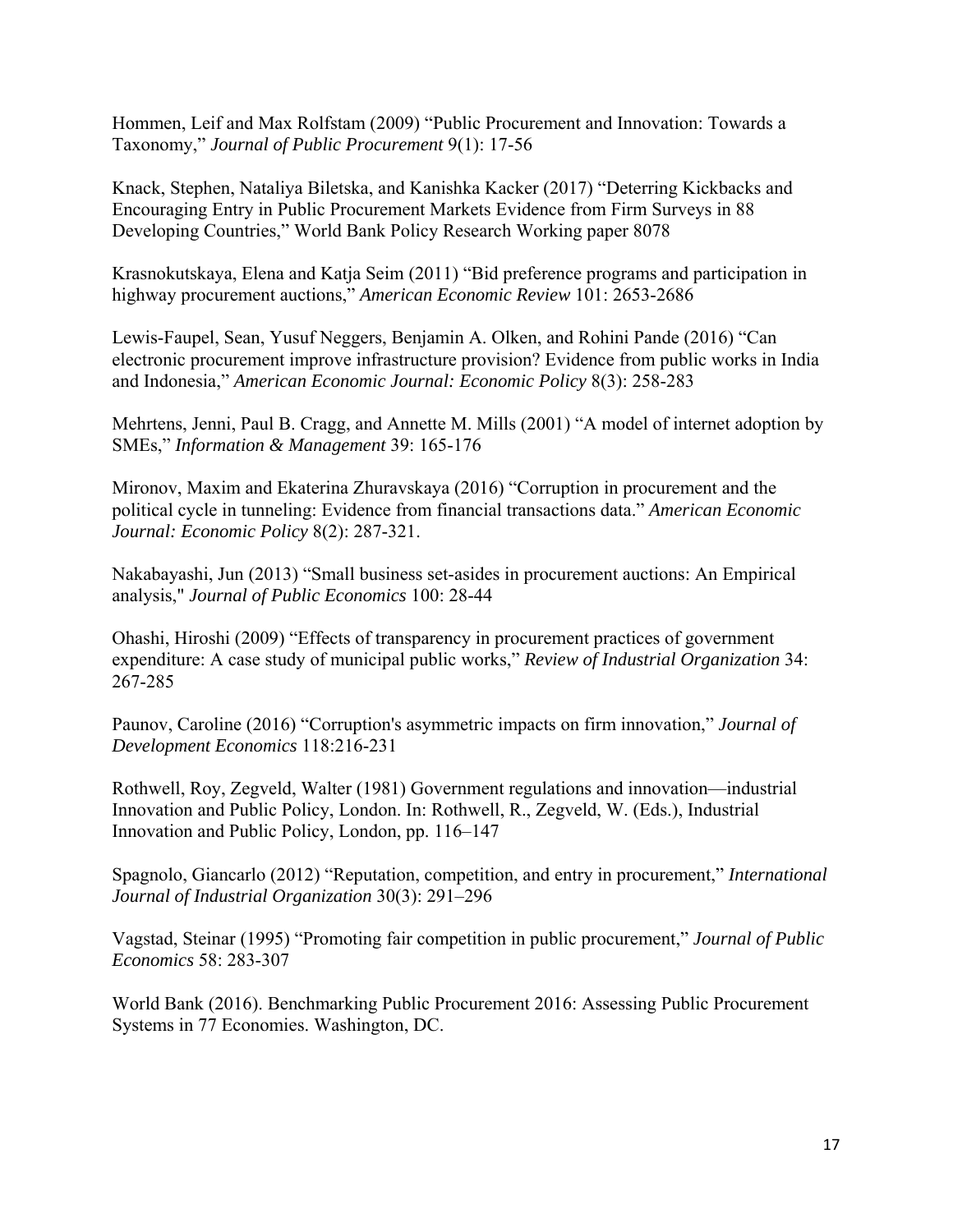# **Table 1: Summary Statistics**

| Variable                                                                      | Obs    | Mean  | Std. Dev. | Min     | Max    |
|-------------------------------------------------------------------------------|--------|-------|-----------|---------|--------|
| Government Contract Secured or Attempted in the last 12 months Y/N            | 59,816 | 0.19  | 0.39      | 0.00    | 1.00   |
| Products Lost to Breakage or Spoilage during Shipping in Domestic Markets (%) | 48,447 | 1.07  | 4.49      | 0.00    | 100.00 |
| Experienced at least one Bribe Payment Y/N                                    | 42,117 | 0.18  | 0.38      | 0.00    | 1.00   |
| Product Innovation Y/N                                                        | 51,838 | 0.34  | 0.47      | 0.00    | 1.00   |
| Process Innovation Y/N                                                        | 50,526 | 0.37  | 0.48      | 0.00    | 1.00   |
| R & D Expenditure Y/N                                                         | 50,736 | 0.16  | 0.36      | 0.00    | 1.00   |
| Technology licensed from foreign firms Y/N                                    | 31,257 | 0.14  | 0.35      | 0.00    | 1.00   |
| Internationally Recognized Quality Certification Y/N                          | 60,178 | 0.18  | 0.38      | 0.00    | 1.00   |
| Firm Uses email to Interact with Clients/Suppliers Y/N                        | 61,518 | 0.73  | 0.45      | 0.00    | 1.00   |
| Establishment has its Own Website Y/N                                         | 61,436 | 0.44  | 0.50      | 0.00    | 1.00   |
| PP Overall Index                                                              | 61,518 | 0.62  | 0.11      | 0.18    | 0.85   |
| Log of GDP per capita (constant 2010 US\$)                                    | 59,816 | 8.15  | 1.02      | 5.40    | 10.39  |
| GDP per capita growth (annual %)                                              | 59,816 | 3.62  | 2.82      | $-8.14$ | 11.60  |
| Log of land area (sq. km)                                                     | 59,816 | 13.29 | 2.05      | 5.56    | 16.61  |
| Legal System: Common law                                                      | 59,816 | 0.34  | 0.47      | 0.00    | 1.00   |
| Log of age of firm                                                            | 59,816 | 2.52  | 0.76      | 0.00    | 5.25   |
| Log of size                                                                   | 59,816 | 2.82  | 1.11      | 0.00    | 12.03  |
| Firm is part of a larger firm Y/N                                             | 59,816 | 0.17  | 0.37      | 0.00    | 1.00   |
| Firm offers formal training Y/N                                               | 59,816 | 0.34  | 0.48      | 0.00    | 1.00   |
| Top manager experience in sector (years)                                      | 59,816 | 17.14 | 10.78     | 0.00    | 60.00  |
| Direct exports 10% or more of sales Y/N                                       | 59,816 | 0.11  | 0.32      | 0.00    | 1.00   |
| Foreign ownership Y/N                                                         | 59,816 | 0.11  | 0.31      | 0.00    | 1.00   |
| Establishment has checking or savings account Y/N                             | 59,816 | 0.88  | 0.32      | 0.00    | 1.00   |
| Establishment has a line of credit or loan Y/N                                | 59,816 | 0.36  | 0.48      | 0.00    | 1.00   |
| Firm experienced losses due to crime Y/N                                      | 59,816 | 0.20  | 0.40      | 0.00    | 1.00   |
| Service Sector Firm (Y/N)                                                     | 59,816 | 0.68  | 0.47      | 0.00    | 1.00   |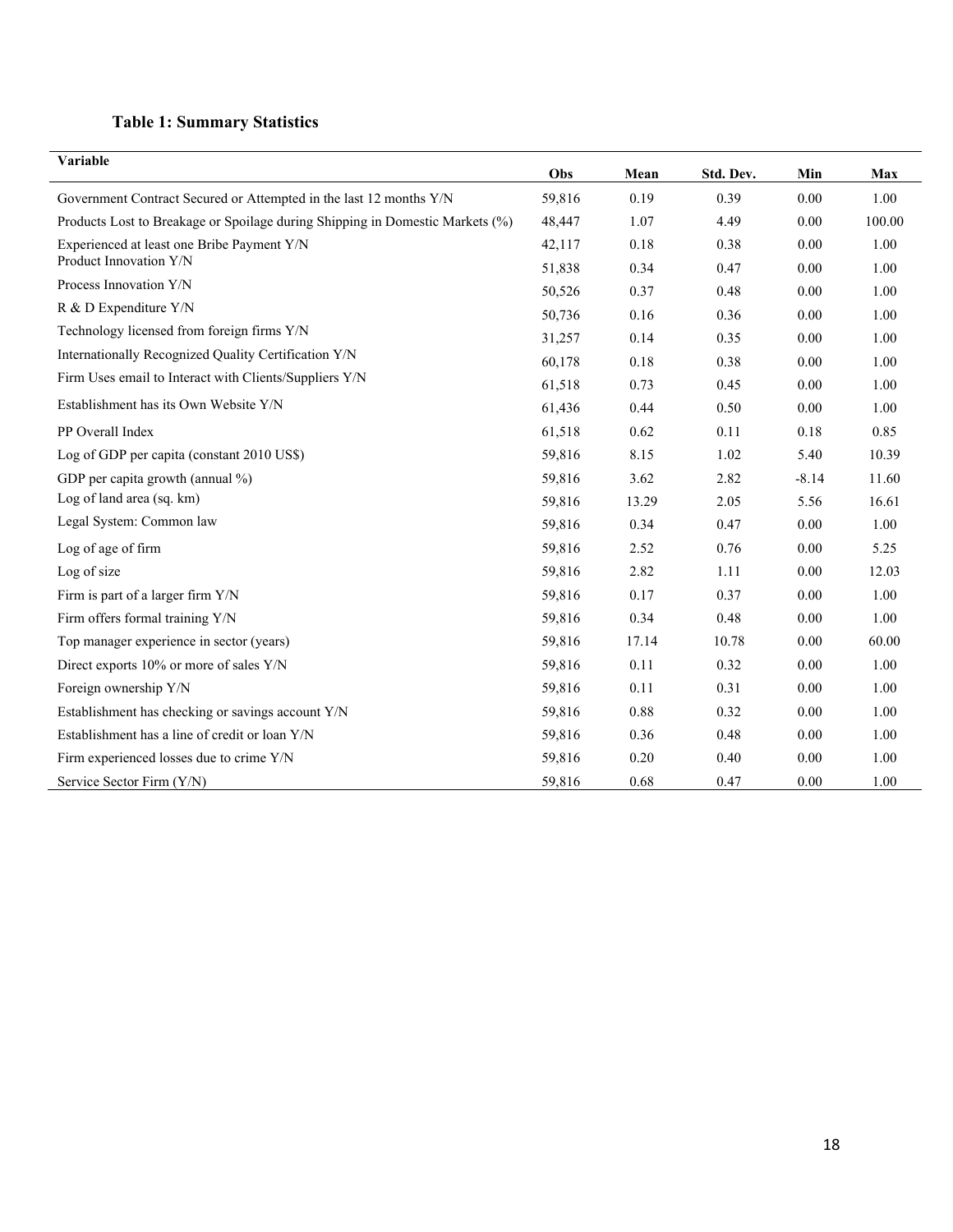| <b>Dependent Variable</b>                         | <b>Government Contract</b><br><b>Secured or Attempted in</b><br>the last 12 months Y/N | <b>Products Lost to</b><br><b>Breakage or Spoilage</b><br>during Shipping in<br>Domestic Markets (%) | <b>Experienced at least</b><br>one Bribe Payment<br>Y/N |
|---------------------------------------------------|----------------------------------------------------------------------------------------|------------------------------------------------------------------------------------------------------|---------------------------------------------------------|
| Model                                             | <b>Probit (Marginal Effects)</b>                                                       | <b>OLS</b>                                                                                           | <b>Probit (Marginal</b><br><b>Effects</b> )             |
|                                                   | coef/se                                                                                | coef/se                                                                                              | coef/se                                                 |
| PP Overall Index                                  | $0.123***$                                                                             | $-1.111**$                                                                                           | $-0.180***$                                             |
|                                                   | (0.039)                                                                                | (0.435)                                                                                              | (0.041)                                                 |
| Log of age of firm                                | $-0.015**$                                                                             | $-0.016$                                                                                             | $-0.001$                                                |
|                                                   | (0.006)                                                                                | (0.063)                                                                                              | (0.007)                                                 |
| Log of size                                       | $0.025***$                                                                             | $-0.171***$                                                                                          | $0.009**$                                               |
|                                                   | (0.004)                                                                                | (0.045)                                                                                              | (0.004)                                                 |
| Firm is part of a larger firm Y/N                 | $-0.023*$                                                                              | $-0.114$                                                                                             | 0.006                                                   |
|                                                   | (0.013)                                                                                | (0.139)                                                                                              | (0.013)                                                 |
| Firm offers formal training Y/N                   | $0.075***$                                                                             | 0.217                                                                                                | 0.001                                                   |
|                                                   | (0.009)                                                                                | (0.132)                                                                                              | (0.010)                                                 |
| Top manager experience in sector (years)          | $0.002***$                                                                             | $-0.004$                                                                                             | $-0.001***$                                             |
|                                                   | (0.000)                                                                                | (0.005)                                                                                              | (0.001)                                                 |
| Direct exports 10% or more of sales Y/N           | $-0.033***$                                                                            | 0.054                                                                                                | $-0.002$                                                |
|                                                   | (0.013)                                                                                | (0.137)                                                                                              | (0.014)                                                 |
| Foreign ownership Y/N                             | $-0.008$                                                                               | 0.037                                                                                                | 0.007                                                   |
|                                                   | (0.014)                                                                                | (0.157)                                                                                              | (0.014)                                                 |
| Government ownership Y/N                          | $0.052*$                                                                               | 1.098**                                                                                              | $-0.058$                                                |
|                                                   | (0.030)                                                                                | (0.522)                                                                                              | (0.039)                                                 |
| Establishment has checking or savings account Y/N | $0.105***$                                                                             | $-0.258$                                                                                             | 0.003                                                   |
|                                                   | (0.016)                                                                                | (0.170)                                                                                              | (0.014)                                                 |
| Establishment has a line of credit or loan Y/N    | $0.037***$                                                                             | $0.212**$                                                                                            | 0.005                                                   |
|                                                   | (0.009)                                                                                | (0.095)                                                                                              | (0.010)                                                 |
| Firm experienced losses due to crime Y/N          | $0.031***$                                                                             | 1.399***                                                                                             | $0.058***$                                              |
|                                                   | (0.010)                                                                                | (0.191)                                                                                              | (0.011)                                                 |
| GDP per capita (constant 2010 US\$)               | $-0.002$                                                                               | $-0.068$                                                                                             | $-0.075***$                                             |
|                                                   | (0.005)                                                                                | (0.061)                                                                                              | (0.005)                                                 |
| GDP per capita growth (annual %)                  | $0.003**$                                                                              | $-0.040**$                                                                                           | $-0.001$                                                |
|                                                   | (0.001)                                                                                | (0.019)                                                                                              | (0.002)                                                 |
| Log of land area (sq. km)                         | $-0.009***$                                                                            | $0.094***$                                                                                           | $0.021***$                                              |
|                                                   | (0.002)                                                                                | (0.026)                                                                                              | (0.003)                                                 |
| Legal System: Common law                          | $-0.046***$                                                                            | 0.011                                                                                                | $0.055***$                                              |
|                                                   | (0.011)                                                                                | (0.167)                                                                                              | (0.012)                                                 |
| Service Sector Firm (Y/N)                         | $0.024***$                                                                             | 0.028                                                                                                | 0.009                                                   |
|                                                   | (0.008)                                                                                | (0.109)                                                                                              | (0.009)                                                 |
| Region (across countries) Fixed Effects           | YES                                                                                    | <b>YES</b>                                                                                           | <b>YES</b>                                              |
| Number of observations                            | 59,816                                                                                 | 48,447                                                                                               | 42,117                                                  |

# **Table 2: Public Procurement and Participation, Infrastructure and Corruption Outcomes**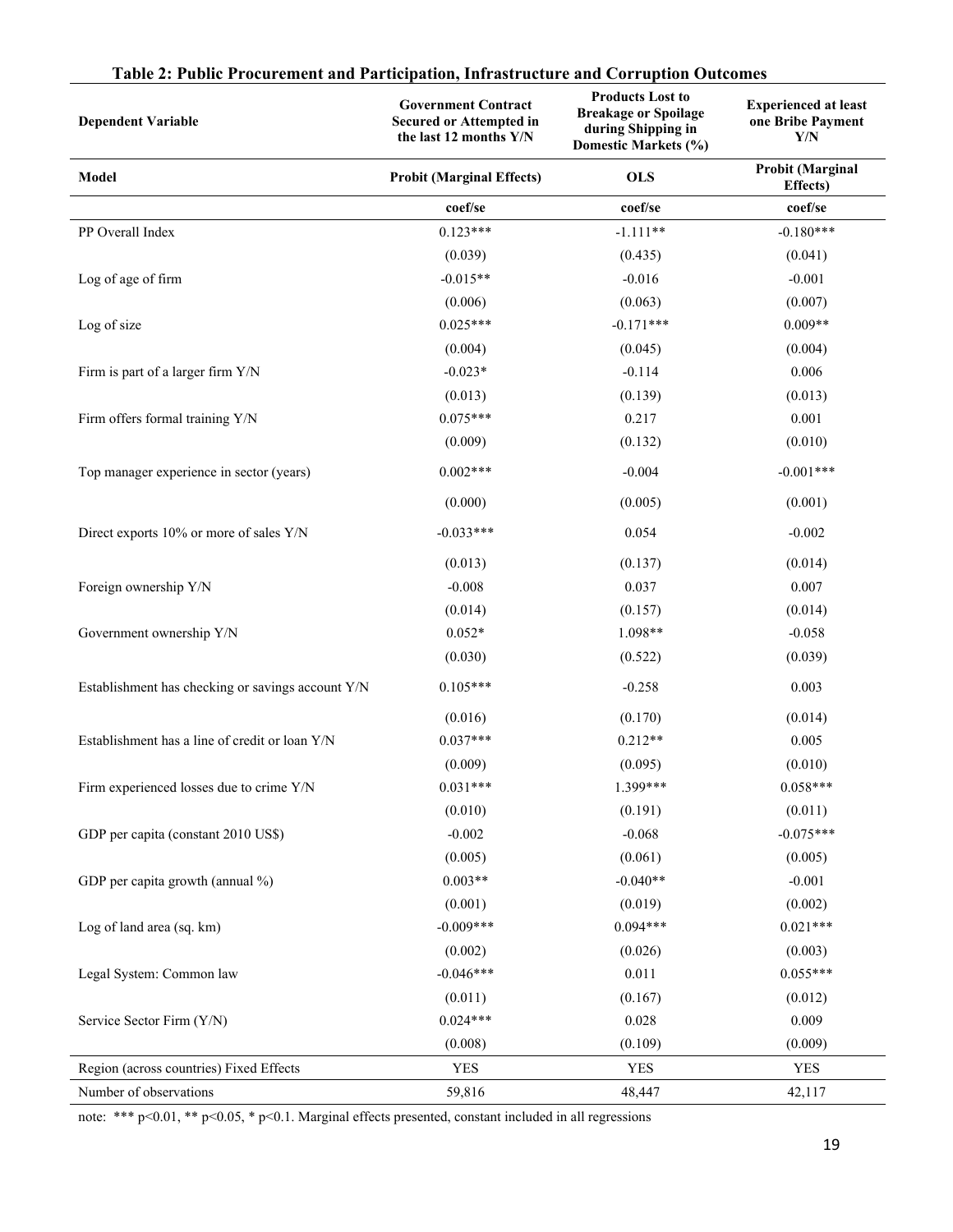| <b>Dependent Variable</b>                            | Product<br><b>Innovation Y/N</b> | <b>Process</b><br><b>Innovation Y/N</b> | R & D<br><b>Expenditure</b> | <b>Technology</b><br>licensed from<br>foreign firms Y/N | Internationally<br>Recognized<br>Quality<br>Certification<br>Y/N |  |  |  |  |  |
|------------------------------------------------------|----------------------------------|-----------------------------------------|-----------------------------|---------------------------------------------------------|------------------------------------------------------------------|--|--|--|--|--|
| Model                                                | <b>Probit (Marginal Effects)</b> |                                         |                             |                                                         |                                                                  |  |  |  |  |  |
|                                                      | coef/se                          | coef/se                                 | coef/se                     | coef/se                                                 | coef/se                                                          |  |  |  |  |  |
| PP Overall Index                                     | $0.144***$                       | $0.219***$                              | $0.086**$                   | $0.160***$                                              | $0.133***$                                                       |  |  |  |  |  |
|                                                      | (0.043)                          | (0.045)                                 | (0.035)                     | (0.048)                                                 | (0.036)                                                          |  |  |  |  |  |
| Log of age of firm                                   | 0.008                            | $-0.010$                                | $-0.009$                    | $0.010*$                                                | $0.020***$                                                       |  |  |  |  |  |
|                                                      | (0.008)                          | (0.008)                                 | (0.006)                     | (0.006)                                                 | (0.006)                                                          |  |  |  |  |  |
| Log of size                                          | $0.012***$                       | $0.031***$                              | $0.027***$                  | $0.033***$                                              | $0.054***$                                                       |  |  |  |  |  |
|                                                      | (0.004)                          | (0.004)                                 | (0.003)                     | (0.004)                                                 | (0.003)                                                          |  |  |  |  |  |
| Firm is part of a larger firm Y/N                    | $0.030**$                        | $0.036**$                               | $0.023**$                   | $0.051***$                                              | $0.067***$                                                       |  |  |  |  |  |
|                                                      | (0.015)                          | (0.017)                                 | (0.010)                     | (0.013)                                                 | (0.010)                                                          |  |  |  |  |  |
| Firm offers formal training Y/N                      | $0.173***$                       | $0.153***$                              | $0.127***$                  | $0.058***$                                              | $0.106***$                                                       |  |  |  |  |  |
|                                                      | (0.011)                          | (0.010)                                 | (0.008)                     | (0.010)                                                 | (0.007)                                                          |  |  |  |  |  |
| Top manager experience in sector (years)             | 0.000                            | 0.000                                   | 0.000                       | $-0.001$                                                | $-0.000$                                                         |  |  |  |  |  |
|                                                      | (0.001)                          | (0.001)                                 | (0.000)                     | (0.001)                                                 | (0.000)                                                          |  |  |  |  |  |
| Direct exports 10% or more of sales Y/N              | $0.051***$                       | $0.049***$                              | $0.059***$                  | 0.011                                                   | $0.075***$                                                       |  |  |  |  |  |
|                                                      | (0.016)                          | (0.016)                                 | (0.012)                     | (0.011)                                                 | (0.010)                                                          |  |  |  |  |  |
| Foreign ownership Y/N                                | $0.052***$                       | 0.024                                   | 0.017                       | $0.083***$                                              | $0.074***$                                                       |  |  |  |  |  |
|                                                      | (0.019)                          | (0.018)                                 | (0.014)                     | (0.013)                                                 | (0.011)                                                          |  |  |  |  |  |
| Government ownership Y/N                             | 0.021                            | 0.050                                   | 0.042                       | $-0.040$                                                | $0.090***$                                                       |  |  |  |  |  |
|                                                      | (0.038)                          | (0.037)                                 | (0.027)                     | (0.043)                                                 | (0.028)                                                          |  |  |  |  |  |
| Establishment has checking or savings<br>account Y/N | $0.054***$                       | $0.064***$                              | $0.033***$                  | $0.030**$                                               | $0.039***$                                                       |  |  |  |  |  |
|                                                      | (0.015)                          | (0.017)                                 | (0.013)                     | (0.014)                                                 | (0.012)                                                          |  |  |  |  |  |
| Establishment has a line of credit or loan<br>Y/N    | $0.063***$                       | $0.072***$                              | $0.039***$                  | 0.001                                                   | $-0.003$                                                         |  |  |  |  |  |
|                                                      | (0.011)                          | (0.011)                                 | (0.008)                     | (0.011)                                                 | (0.008)                                                          |  |  |  |  |  |
| Firm experienced losses due to crime Y/N             | $0.060***$                       | $0.069***$                              | $0.051***$                  | $-0.005$                                                | 0.003                                                            |  |  |  |  |  |
|                                                      | (0.013)                          | (0.013)                                 | (0.009)                     | (0.012)                                                 | (0.009)                                                          |  |  |  |  |  |
| GDP per capita (constant 2010 US\$)                  | $-0.017**$                       | $-0.044***$                             | 0.001                       | $-0.021***$                                             | $0.021***$                                                       |  |  |  |  |  |
|                                                      | (0.007)                          | (0.007)                                 | (0.005)                     | (0.006)                                                 | (0.004)                                                          |  |  |  |  |  |
| GDP per capita growth (annual %)                     | $-0.007***$                      | $-0.004**$                              | $-0.004**$                  | 0.000                                                   | $-0.003*$                                                        |  |  |  |  |  |
|                                                      | (0.002)                          | (0.002)                                 | (0.002)                     | (0.002)                                                 | (0.002)                                                          |  |  |  |  |  |
| Log of land area (sq. km)                            | $0.009***$                       | $0.006**$                               | 0.004                       | $-0.004$                                                | 0.001                                                            |  |  |  |  |  |
|                                                      | (0.003)                          | (0.003)                                 | (0.002)                     | (0.003)                                                 | (0.003)                                                          |  |  |  |  |  |
| Legal System: Common law                             | 0.008                            | $0.024*$                                | $-0.033***$                 | 0.005                                                   | 0.000                                                            |  |  |  |  |  |
|                                                      | (0.013)                          | (0.013)                                 | (0.010)                     | (0.012)                                                 | (0.010)                                                          |  |  |  |  |  |
| Service Sector Firm (Y/N)                            | $-0.057***$                      | $-0.057***$                             | $-0.028***$                 |                                                         | $-0.024***$                                                      |  |  |  |  |  |
|                                                      | (0.010)                          | (0.010)                                 | (0.008)                     |                                                         | (0.007)                                                          |  |  |  |  |  |
| Region (across countries) Fixed Effects              | <b>YES</b>                       | <b>YES</b>                              | <b>YES</b>                  | <b>YES</b>                                              | YES                                                              |  |  |  |  |  |
| Number of observations                               | 51,838                           | 50,608                                  | 50,851                      | 34,706                                                  | 60,178                                                           |  |  |  |  |  |

# **Table 3: Public Procurement and Innovation Outcomes**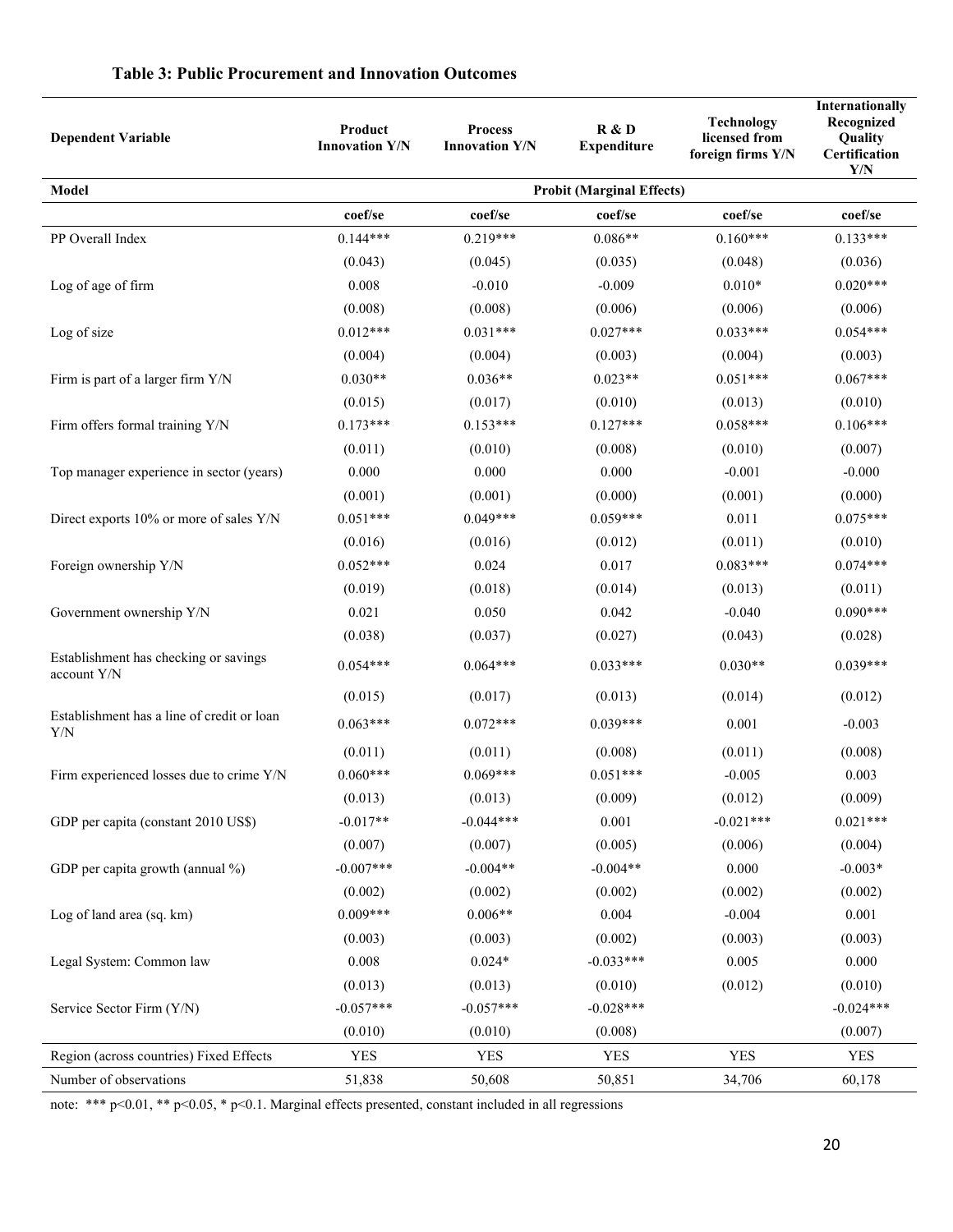| <b>Dependent Variable</b>                         | Firms use email to interact<br>with clients/suppliers Y/N | <b>Establishment has its</b><br>own website Y/N |  |  |
|---------------------------------------------------|-----------------------------------------------------------|-------------------------------------------------|--|--|
| Model                                             | <b>Probit (Marginal Effects)</b>                          |                                                 |  |  |
|                                                   | coef/se                                                   | coef/se                                         |  |  |
| PP Overall Index                                  | $0.263***$                                                | $0.194***$                                      |  |  |
|                                                   | (0.036)                                                   | (0.043)                                         |  |  |
| Log of age of firm                                | $-0.016***$                                               | 0.009                                           |  |  |
|                                                   | (0.006)                                                   | (0.007)                                         |  |  |
| Log of size                                       | $0.088***$                                                | $0.093***$                                      |  |  |
|                                                   | (0.004)                                                   | (0.004)                                         |  |  |
| Firm is part of a larger firm Y/N                 | $0.052***$                                                | $0.087***$                                      |  |  |
|                                                   | (0.012)                                                   | (0.013)                                         |  |  |
| Firm offers formal training Y/N                   | $0.118***$                                                | $0.140***$                                      |  |  |
|                                                   | (0.009)                                                   | (0.009)                                         |  |  |
| Top manager experience in sector (years)          | $0.002***$                                                | $0.001*$                                        |  |  |
|                                                   | (0.000)                                                   | (0.000)                                         |  |  |
| Direct exports 10% or more of sales Y/N           | $0.125***$                                                | $0.119***$                                      |  |  |
|                                                   | (0.016)                                                   | (0.014)                                         |  |  |
| Foreign ownership Y/N                             | $0.053***$                                                | $0.055***$                                      |  |  |
|                                                   | (0.014)                                                   | (0.015)                                         |  |  |
| Government ownership Y/N                          | $-0.068*$                                                 | $-0.059*$                                       |  |  |
|                                                   | (0.037)                                                   | (0.035)                                         |  |  |
| Establishment has checking or savings account Y/N | $0.171***$                                                | $0.152***$                                      |  |  |
|                                                   | (0.010)                                                   | (0.015)                                         |  |  |
| Establishment has a line of credit or loan Y/N    | $0.083***$                                                | $0.052***$                                      |  |  |
|                                                   | (0.009)                                                   | (0.010)                                         |  |  |
| Firm experienced losses due to crime Y/N          | $-0.009$                                                  | $-0.005$                                        |  |  |
|                                                   | (0.010)                                                   | (0.011)                                         |  |  |
| GDP per capita (constant 2010 US\$)               | $0.037***$                                                | $0.049***$                                      |  |  |
|                                                   | (0.004)                                                   | (0.005)                                         |  |  |
| GDP per capita growth (annual %)                  | $-0.006***$                                               | $-0.003*$                                       |  |  |
|                                                   | (0.002)                                                   | (0.002)                                         |  |  |
| Log of land area (sq. km)                         | 0.001                                                     | $0.013***$                                      |  |  |
|                                                   | (0.003)                                                   | (0.003)                                         |  |  |
| Legal System: Common law                          | $-0.025***$                                               | $-0.049***$                                     |  |  |
|                                                   | (0.009)                                                   | (0.012)                                         |  |  |
| Service Sector Firm (Y/N)                         | $0.038***$                                                | $0.044***$                                      |  |  |
|                                                   | (0.007)                                                   | (0.008)                                         |  |  |
| Region (across countries) Fixed Effects           | <b>YES</b>                                                | <b>YES</b>                                      |  |  |
| Number of observations                            | 61,518                                                    | 61,494                                          |  |  |

# **Table 4: Public Procurement and Internet Use**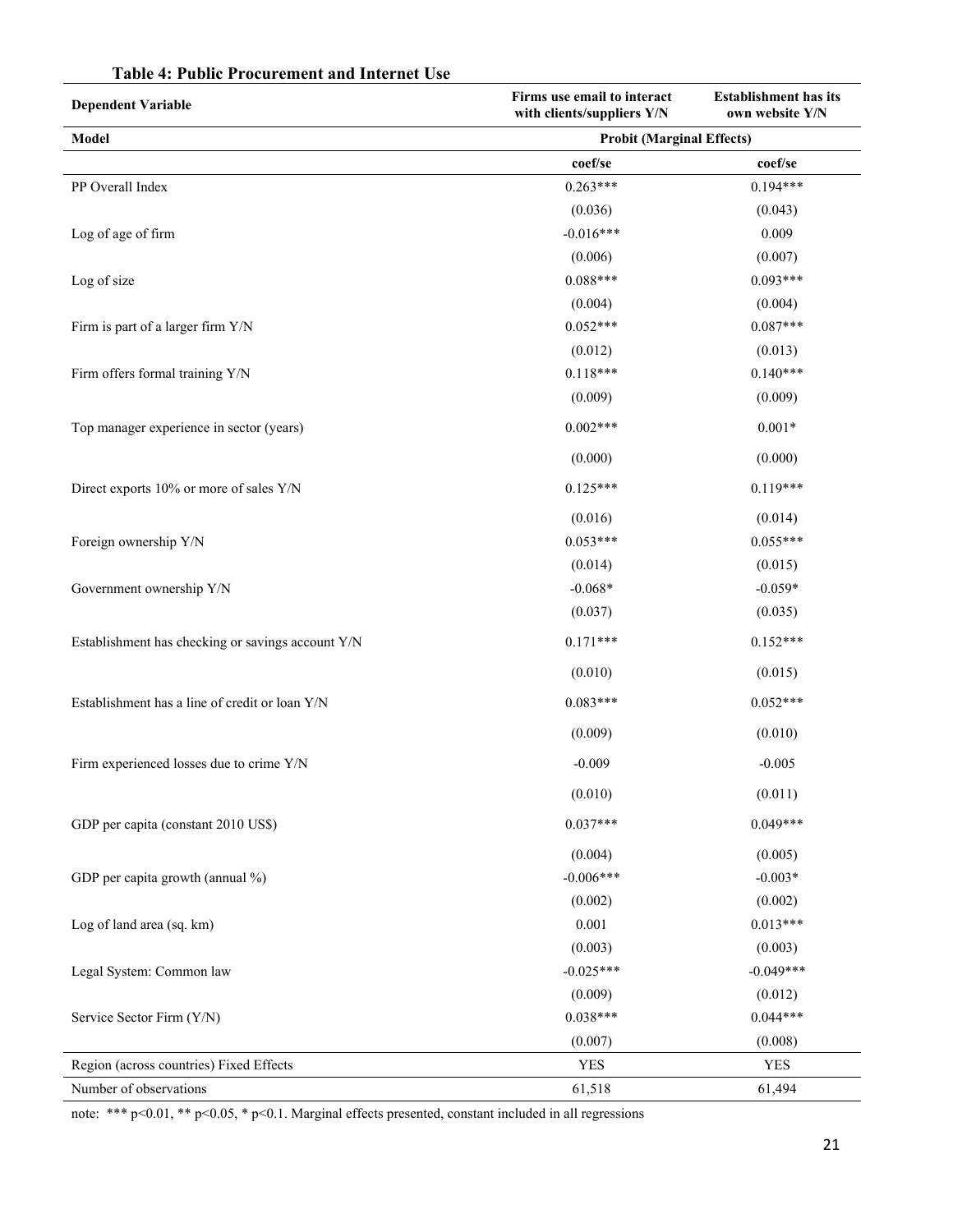| <b>Dependent Variable</b>                            | <b>Government Contract Secured</b><br>or Attempted in the last 12<br>months Y/N |             |            | <b>Products Lost to</b><br><b>Breakage or Spoilage</b><br>during Shipping in<br>Domestic Markets (%) |                                  | <b>Experienced at least one Bribe</b><br>Payment Y/N |
|------------------------------------------------------|---------------------------------------------------------------------------------|-------------|------------|------------------------------------------------------------------------------------------------------|----------------------------------|------------------------------------------------------|
|                                                      | <b>Probit (Marginal Effects)</b>                                                |             | <b>OLS</b> |                                                                                                      | <b>Probit (Marginal Effects)</b> |                                                      |
|                                                      | <b>SME</b>                                                                      | Large       | <b>SME</b> | Large                                                                                                | <b>SME</b>                       | Large                                                |
|                                                      | coef/se                                                                         | coef/se     | coef/se    | coef/se                                                                                              | coef/se                          | coef/se                                              |
| PP Overall Index                                     | $0.121***$                                                                      | $0.259**$   | $-1.072**$ | $-1.351*$                                                                                            | $-0.173***$                      | $-0.237**$                                           |
|                                                      | (0.041)                                                                         | (0.103)     | (0.469)    | (0.694)                                                                                              | (0.045)                          | (0.108)                                              |
| Log of age of firm                                   | $-0.017***$                                                                     | 0.019       | $-0.024$   | 0.047                                                                                                | $-0.000$                         | $-0.005$                                             |
|                                                      | (0.006)                                                                         | (0.016)     | (0.070)    | (0.063)                                                                                              | (0.008)                          | (0.013)                                              |
| Log of size                                          | $0.035***$                                                                      | 0.012       | $-0.154**$ | $-0.167$                                                                                             | $0.016**$                        | $-0.013$                                             |
|                                                      | (0.005)                                                                         | (0.013)     | (0.066)    | (0.102)                                                                                              | (0.006)                          | (0.012)                                              |
| Firm is part of a larger firm Y/N                    | $-0.020$                                                                        | $-0.030$    | $-0.220$   | $0.410*$                                                                                             | $-0.001$                         | $0.043*$                                             |
|                                                      | (0.015)                                                                         | (0.025)     | (0.164)    | (0.227)                                                                                              | (0.016)                          | (0.025)                                              |
| Firm offers formal training Y/N                      | $0.075***$                                                                      | $0.051*$    | 0.231      | 0.195                                                                                                | 0.002                            | $-0.014$                                             |
|                                                      | (0.010)                                                                         | (0.026)     | (0.148)    | (0.205)                                                                                              | (0.011)                          | (0.025)                                              |
| Top manager experience in sector (years)             | $0.002***$                                                                      | $0.002***$  | $-0.003$   | $-0.014**$                                                                                           | $-0.002***$                      | $-0.001$                                             |
|                                                      | (0.000)                                                                         | (0.001)     | (0.005)    | (0.006)                                                                                              | (0.001)                          | (0.001)                                              |
| Direct exports 10% or more of sales Y/N              | $-0.016$                                                                        | $-0.108***$ | 0.067      | $-0.066$                                                                                             | $-0.001$                         | 0.006                                                |
|                                                      | (0.014)                                                                         | (0.024)     | (0.163)    | (0.160)                                                                                              | (0.017)                          | (0.023)                                              |
| Foreign ownership Y/N                                | $-0.009$                                                                        | 0.018       | 0.033      | 0.069                                                                                                | 0.016                            | $-0.018$                                             |
|                                                      | (0.016)                                                                         | (0.027)     | (0.192)    | (0.171)                                                                                              | (0.016)                          | (0.028)                                              |
| Government ownership Y/N                             | 0.033                                                                           | $0.115***$  | $1.430***$ | 0.239                                                                                                | $-0.043$                         | $-0.097**$                                           |
|                                                      | (0.042)                                                                         | (0.044)     | (0.368)    | (0.250)                                                                                              | (0.049)                          | (0.044)                                              |
| Establishment has checking or savings<br>account Y/N | $0.102***$                                                                      | $0.108***$  | $-0.223$   | $-1.218**$                                                                                           | 0.000                            | 0.026                                                |
|                                                      | (0.016)                                                                         | (0.038)     | (0.177)    | (0.545)                                                                                              | (0.015)                          | (0.059)                                              |
| Establishment has a line of credit or loan<br>Y/N    | $0.035***$                                                                      | $0.049**$   | $0.214**$  | 0.206                                                                                                | 0.006                            | 0.001                                                |
|                                                      | (0.009)                                                                         | (0.024)     | (0.104)    | (0.161)                                                                                              | (0.011)                          | (0.022)                                              |
| Firm experienced losses due to crime<br>Y/N          | $0.032***$                                                                      | 0.029       | $1.476***$ | $0.812***$                                                                                           | $0.057***$                       | $0.077***$                                           |
|                                                      | (0.011)                                                                         | (0.026)     | (0.216)    | (0.227)                                                                                              | (0.012)                          | (0.024)                                              |
| GDP per capita (constant 2010 US\$)                  | $-0.003$                                                                        | $-0.002$    | $-0.052$   | $-0.203$                                                                                             | $-0.075***$                      | $-0.076***$                                          |
|                                                      | (0.005)                                                                         | (0.015)     | (0.066)    | (0.128)                                                                                              | (0.006)                          | (0.015)                                              |
| GDP per capita growth (annual %)                     | $0.003**$                                                                       | $0.007**$   | $-0.038*$  | $-0.057$                                                                                             | $-0.002$                         | 0.000                                                |
|                                                      | (0.002)                                                                         | (0.004)     | (0.021)    | (0.036)                                                                                              | (0.002)                          | (0.004)                                              |
| Log of land area (sq. km)                            | $-0.009***$                                                                     | $-0.008$    | $0.096***$ | $0.084*$                                                                                             | $0.021***$                       | $0.016***$                                           |
|                                                      | (0.003)                                                                         | (0.007)     | (0.029)    | (0.043)                                                                                              | (0.003)                          | (0.006)                                              |
| Legal System: Common law                             | $-0.047***$                                                                     | $-0.008$    | $-0.070$   | $0.842**$                                                                                            | $0.059***$                       | $-0.012$                                             |
|                                                      | (0.011)                                                                         | (0.033)     | (0.184)    | (0.378)                                                                                              | (0.013)                          | (0.035)                                              |
| Service Sector Firm (Y/N)                            | $0.017**$                                                                       | $0.105***$  | 0.031      | 0.114                                                                                                | 0.005                            | $0.049**$                                            |
|                                                      | (0.008)                                                                         | (0.021)     | (0.119)    | (0.162)                                                                                              | (0.010)                          | (0.023)                                              |
| Region (across countries) Fixed Effects              | <b>YES</b>                                                                      | YES         | <b>YES</b> | <b>YES</b>                                                                                           | <b>YES</b>                       | <b>YES</b>                                           |
| Number of observations                               | 48,066                                                                          | 11,750      | 38,681     | 9,766                                                                                                | 32,823                           | 9,294                                                |

# **Table 5: Public Procurement and Participation, Infrastructure and Corruption by Firm Size**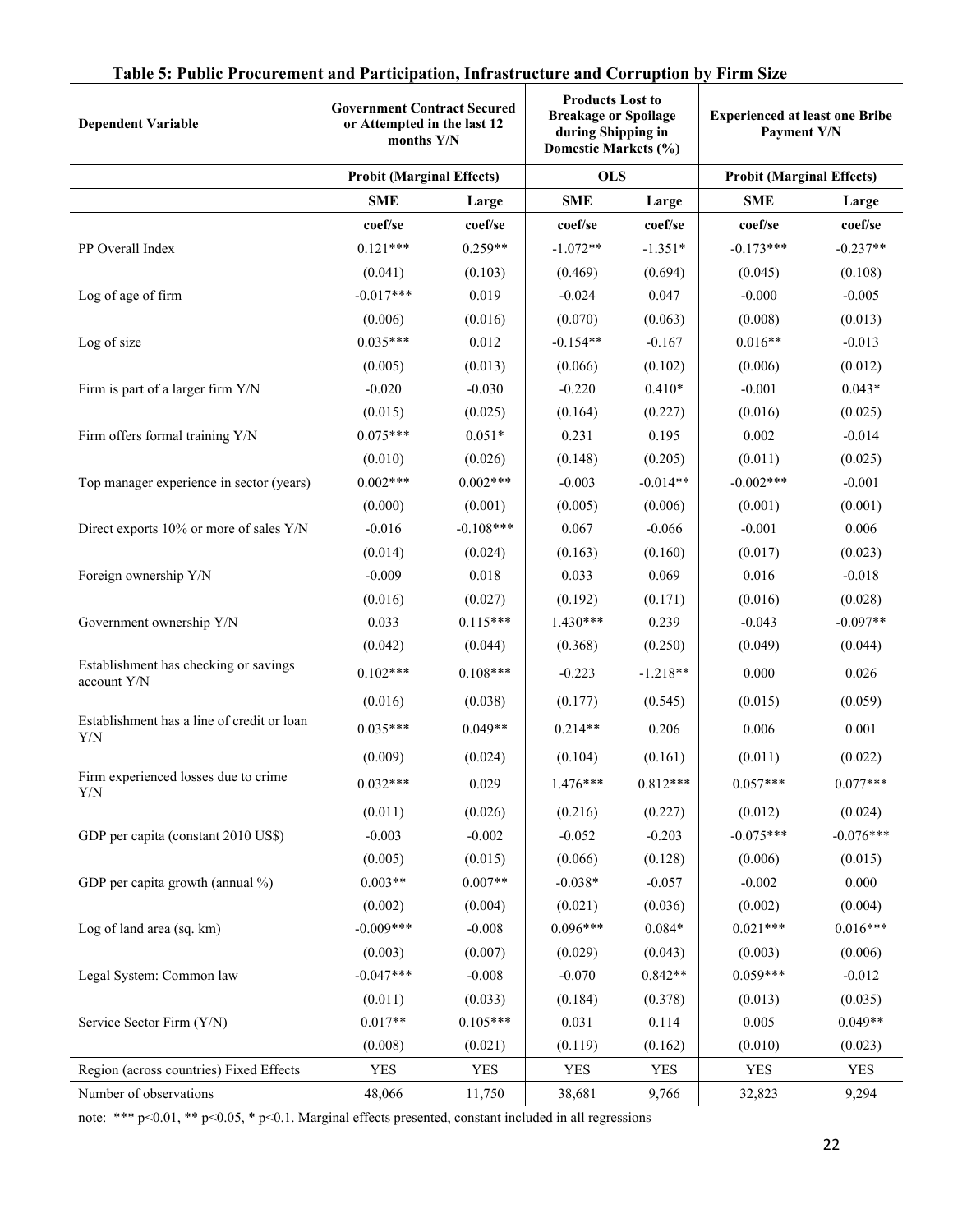|                                                      |                                  | <b>Product Innovation Y/N</b> | <b>Process Innovation Y/N</b> |            | R & D Expenditure |            | <b>Technology licensed</b><br>from foreign firms Y/N |            | <b>Internationally</b><br><b>Recognized Quality</b><br><b>Certification Y/N</b> |            |
|------------------------------------------------------|----------------------------------|-------------------------------|-------------------------------|------------|-------------------|------------|------------------------------------------------------|------------|---------------------------------------------------------------------------------|------------|
|                                                      | <b>Probit (Marginal Effects)</b> |                               |                               |            |                   |            |                                                      |            |                                                                                 |            |
| Model                                                | <b>SME</b>                       | Large                         | <b>SME</b>                    | Large      | <b>SME</b>        | Large      | <b>SME</b>                                           | Large      | <b>SME</b>                                                                      | Large      |
|                                                      | coef/se                          | coef/se                       | coef/se                       | coef/se    | coef/se           | coef/se    | coef/se                                              | coef/se    | coef/se                                                                         | coef/se    |
| PP Overall Index                                     | $0.150***$                       | 0.112                         | $0.221***$                    | $0.245**$  | $0.077**$         | $0.228*$   | $0.162***$                                           | 0.021      | $0.133***$                                                                      | $0.214*$   |
|                                                      | (0.046)                          | (0.136)                       | (0.048)                       | (0.120)    | (0.036)           | (0.130)    | (0.050)                                              | (0.152)    | (0.038)                                                                         | (0.126)    |
| Log of age of firm                                   | 0.008                            | 0.015                         | $-0.013$                      | 0.023      | $-0.012*$         | 0.019      | $0.012*$                                             | $-0.004$   | $0.014**$                                                                       | $0.080***$ |
|                                                      | (0.009)                          | (0.019)                       | (0.008)                       | (0.018)    | (0.006)           | (0.016)    | (0.007)                                              | (0.017)    | (0.006)                                                                         | (0.018)    |
| Log of size                                          | $0.022***$                       | $-0.027*$                     | $0.041***$                    | 0.003      | $0.028***$        | $0.032**$  | $0.035***$                                           | $0.043***$ | $0.056***$                                                                      | $0.028*$   |
|                                                      | (0.007)                          | (0.015)                       | (0.006)                       | (0.015)    | (0.005)           | (0.015)    | (0.006)                                              | (0.014)    | (0.005)                                                                         | (0.016)    |
| Firm is part of a larger firm Y/N                    | 0.019                            | $0.111***$                    | $0.040**$                     | 0.024      | $0.030***$        | 0.003      | $0.053***$                                           | 0.044      | $0.072***$                                                                      | $0.061*$   |
|                                                      | (0.017)                          | (0.029)                       | (0.020)                       | (0.031)    | (0.012)           | (0.032)    | (0.016)                                              | (0.029)    | (0.011)                                                                         | (0.034)    |
| Firm offers formal training Y/N                      | $0.176***$                       | $0.137***$                    | $0.149***$                    | $0.176***$ | $0.116***$        | $0.232***$ | $0.049***$                                           | $0.133***$ | $0.100***$                                                                      | $0.160***$ |
|                                                      | (0.012)                          | (0.029)                       | (0.011)                       | (0.028)    | (0.008)           | (0.025)    | (0.012)                                              | (0.028)    | (0.008)                                                                         | (0.026)    |
| Top manager experience in sector (years)             | $-0.000$                         | $0.002*$                      | 0.000                         | $-0.001$   | 0.001             | 0.000      | $-0.000$                                             | $-0.001$   | 0.000                                                                           | $-0.002$   |
|                                                      | (0.001)                          | (0.001)                       | (0.001)                       | (0.001)    | (0.000)           | (0.001)    | (0.001)                                              | (0.001)    | (0.000)                                                                         | (0.001)    |
| Direct exports 10% or more of sales Y/N              | $0.062***$                       | 0.014                         | $0.055***$                    | 0.028      | $0.062***$        | 0.041      | 0.010                                                | 0.006      | $0.064***$                                                                      | $0.174***$ |
|                                                      | (0.019)                          | (0.031)                       | (0.019)                       | (0.028)    | (0.013)           | (0.027)    | (0.013)                                              | (0.026)    | (0.011)                                                                         | (0.031)    |
| Foreign ownership Y/N                                | $0.052**$                        | $0.074**$                     | 0.031                         | 0.010      | $0.029*$          | $-0.060*$  | $0.078***$                                           | $0.123***$ | $0.074***$                                                                      | $0.101***$ |
|                                                      | (0.022)                          | (0.037)                       | (0.021)                       | (0.034)    | (0.016)           | (0.032)    | (0.014)                                              | (0.029)    | (0.012)                                                                         | (0.031)    |
| Government ownership Y/N                             | 0.014                            | 0.048                         | 0.041                         | 0.076      | $0.057*$          | 0.004      | $-0.004$                                             | $-0.108*$  | $0.098***$                                                                      | 0.067      |
|                                                      | (0.049)                          | (0.057)                       | (0.048)                       | (0.059)    | (0.032)           | (0.054)    | (0.057)                                              | (0.064)    | (0.033)                                                                         | (0.060)    |
| Establishment has checking or savings<br>account Y/N | $0.056***$                       | $-0.043$                      | $0.061***$                    | $0.077*$   | $0.030**$         | 0.047      | $0.027*$                                             | 0.019      | $0.035***$                                                                      | 0.086      |
|                                                      | (0.016)                          | (0.051)                       | (0.018)                       | (0.042)    | (0.013)           | (0.048)    | (0.014)                                              | (0.050)    | (0.012)                                                                         | (0.055)    |
| Establishment has a line of credit or loan<br>Y/N    | $0.056***$                       | $0.122***$                    | $0.070***$                    | $0.082***$ | $0.040***$        | 0.011      | 0.010                                                | $-0.066**$ | $-0.007$                                                                        | 0.041      |
|                                                      | (0.012)                          | (0.026)                       | (0.012)                       | (0.025)    | (0.008)           | (0.024)    | (0.012)                                              | (0.026)    | (0.008)                                                                         | (0.030)    |
| Firm experienced losses due to crime Y/N             | $0.057***$                       | $0.089***$                    | $0.069***$                    | $0.078**$  | $0.049***$        | $0.075**$  | $-0.004$                                             | $-0.005$   | 0.008                                                                           | $-0.028$   |
|                                                      | (0.014)                          | (0.032)                       | (0.014)                       | (0.031)    | (0.009)           | (0.030)    | (0.013)                                              | (0.030)    | (0.010)                                                                         | (0.029)    |

#### **Table 6: Public Procurement and Innovation by Firm Size**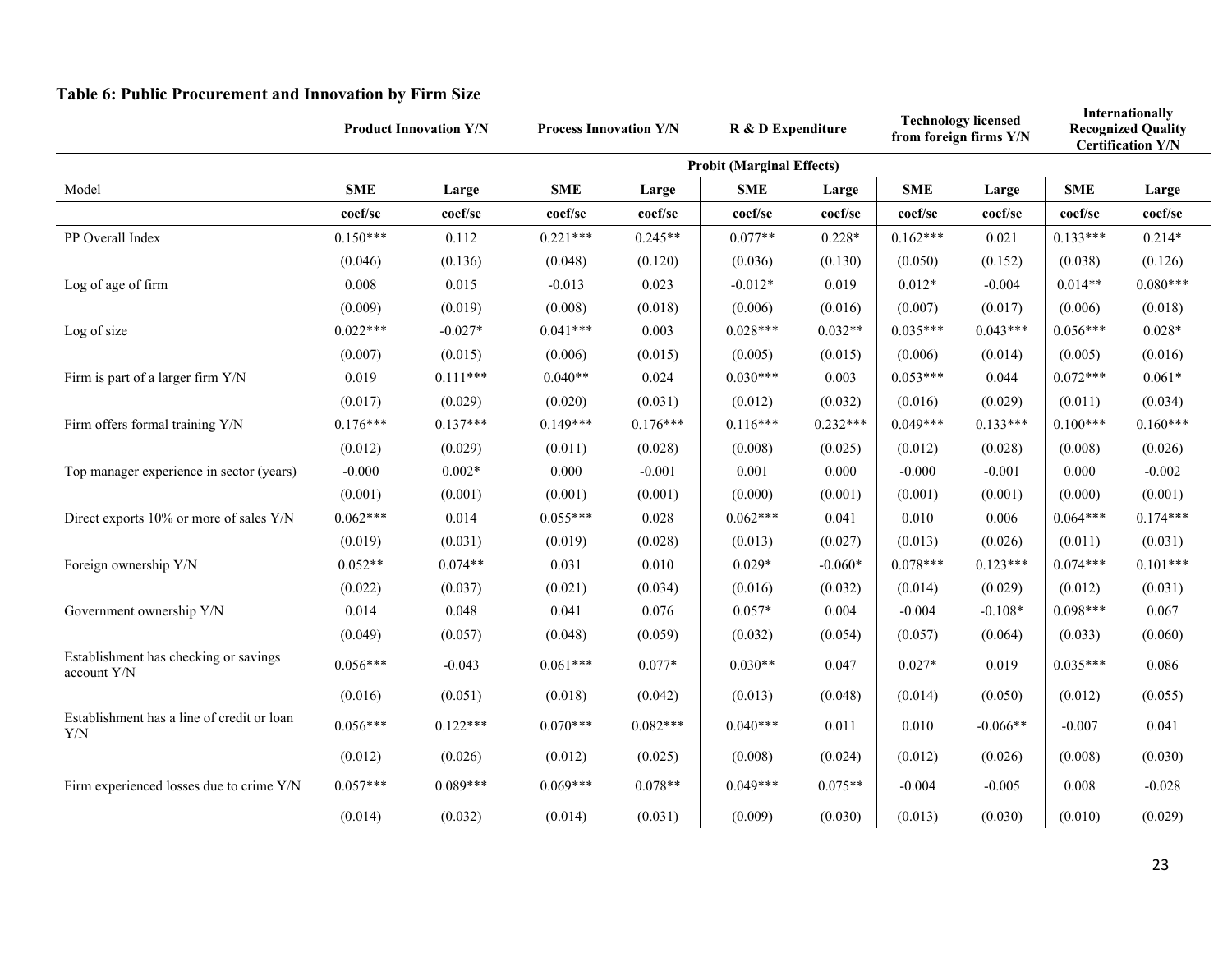| GDP per capita (constant 2010 US\$)     | $-0.013*$   | $-0.059***$ | $-0.043***$ | $-0.059***$ | 0.003       | $-0.009$   | $-0.020***$ | $-0.022$   | $0.020***$ | $0.042**$  |
|-----------------------------------------|-------------|-------------|-------------|-------------|-------------|------------|-------------|------------|------------|------------|
|                                         | (0.007)     | (0.020)     | (0.008)     | (0.016)     | (0.006)     | (0.020)    | (0.007)     | (0.017)    | (0.005)    | (0.019)    |
| GDP per capita growth (annual $\%$ )    | $-0.008***$ | $-0.001$    | $-0.005**$  | 0.002       | $-0.004***$ | 0.006      | $-0.000$    | 0.001      | $-0.003*$  | 0.002      |
|                                         | (0.002)     | (0.005)     | (0.002)     | (0.004)     | (0.002)     | (0.005)    | (0.002)     | (0.005)    | (0.002)    | (0.004)    |
| Log of land area (sq. km)               | $0.007**$   | $0.026***$  | $0.006*$    | 0.005       | 0.004       | $-0.001$   | $-0.004$    | $-0.011$   | $-0.000$   | 0.010      |
|                                         | (0.003)     | (0.009)     | (0.003)     | (0.008)     | (0.003)     | (0.008)    | (0.003)     | (0.008)    | (0.003)    | (0.007)    |
| Legal System: Common law                | 0.002       | $0.087*$    | $0.024*$    | 0.022       | $-0.031***$ | $-0.028$   | $-0.005$    | $0.085**$  | $-0.002$   | 0.027      |
|                                         | (0.014)     | (0.046)     | (0.013)     | (0.043)     | (0.010)     | (0.042)    | (0.013)     | (0.037)    | (0.010)    | (0.038)    |
| Service Sector Firm (Y/N)               | $-0.061***$ | $-0.017$    | $-0.055***$ | $-0.068**$  | $-0.025***$ | $0.075***$ |             |            | $-0.018**$ | $-0.065**$ |
|                                         | (0.011)     | (0.032)     | (0.011)     | (0.030)     | (0.008)     | (0.028)    |             |            | (0.007)    | (0.028)    |
| Region (across countries) Fixed Effects | <b>YES</b>  | YES         | <b>YES</b>  | <b>YES</b>  | <b>YES</b>  | <b>YES</b> | <b>YES</b>  | <b>YES</b> | <b>YES</b> | YES        |
| Number of observations                  | 41,587      | 10,251      | 40,654      | 9,954       | 40,861      | 9,990      | 26,297      | 8,409      | 48,558     | 11,620     |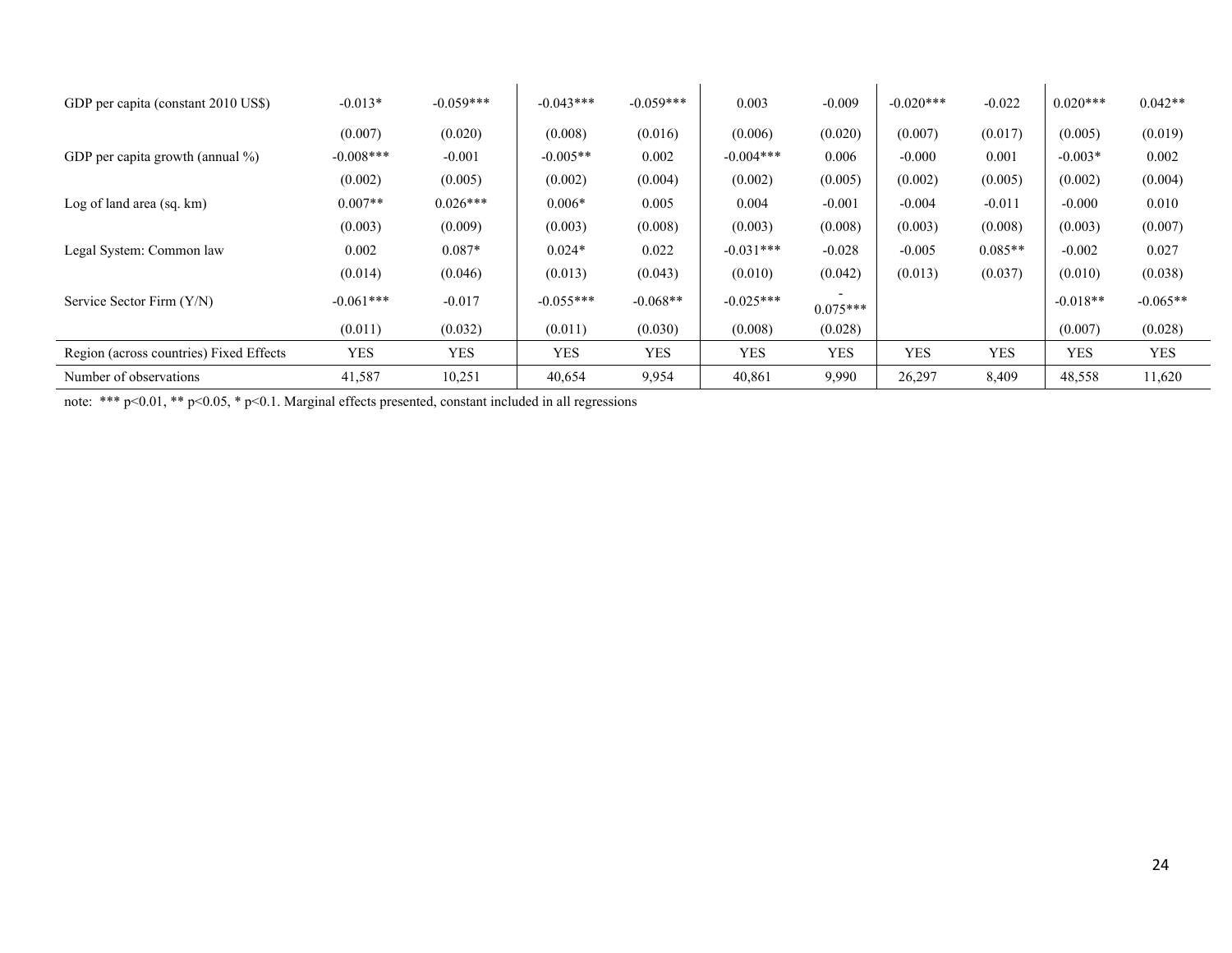|                                                   |             | Firms use email to interact with<br>clients/suppliers Y/N | Establishment has its own website<br>Y/N |            |  |
|---------------------------------------------------|-------------|-----------------------------------------------------------|------------------------------------------|------------|--|
| Model                                             |             | <b>Probit (Marginal Effects)</b>                          |                                          |            |  |
|                                                   | <b>SME</b>  | Large                                                     | <b>SME</b>                               | Large      |  |
| PP Overall Index                                  | $0.279***$  | $0.076*$                                                  | $0.193***$                               | $0.213**$  |  |
|                                                   | (0.039)     | (0.046)                                                   | (0.047)                                  | (0.106)    |  |
| Log of age of firm                                | $-0.019***$ | 0.009                                                     | 0.005                                    | $0.043***$ |  |
|                                                   | (0.006)     | (0.006)                                                   | (0.007)                                  | (0.016)    |  |
| Log of size                                       | $0.100***$  | $0.025***$                                                | $0.105***$                               | $0.071***$ |  |
|                                                   | (0.005)     | (0.009)                                                   | (0.006)                                  | (0.017)    |  |
| Firm is part of a larger firm Y/N                 | $0.061***$  | $-0.005$                                                  | $0.097***$                               | 0.027      |  |
|                                                   | (0.014)     | (0.014)                                                   | (0.015)                                  | (0.029)    |  |
| Firm offers formal training Y/N                   | $0.121***$  | $0.062***$                                                | $0.139***$                               | $0.141***$ |  |
|                                                   | (0.010)     | (0.011)                                                   | (0.010)                                  | (0.023)    |  |
| Top manager experience in sector (years)          | $0.003***$  | $0.001**$                                                 | $0.001**$                                | $-0.000$   |  |
|                                                   | (0.000)     | (0.000)                                                   | (0.001)                                  | (0.001)    |  |
| Direct exports 10% or more of sales Y/N           | $0.136***$  | $0.026*$                                                  | $0.128***$                               | $0.076***$ |  |
|                                                   | (0.018)     | (0.014)                                                   | (0.016)                                  | (0.026)    |  |
| Foreign ownership Y/N                             | $0.054***$  | $0.034**$                                                 | $0.057***$                               | $0.057*$   |  |
|                                                   | (0.016)     | (0.013)                                                   | (0.017)                                  | (0.029)    |  |
| Government ownership Y/N                          | $-0.075$    | $-0.010$                                                  | $-0.078*$                                | 0.008      |  |
|                                                   | (0.046)     | (0.019)                                                   | (0.044)                                  | (0.043)    |  |
| Establishment has checking or savings account Y/N | $0.177***$  | $0.068***$                                                | $0.152***$                               | $0.104***$ |  |
|                                                   | (0.011)     | (0.014)                                                   | (0.016)                                  | (0.036)    |  |
| Establishment has a line of credit or loan Y/N    | $0.089***$  | 0.015                                                     | $0.050***$                               | $0.058**$  |  |
|                                                   | (0.010)     | (0.010)                                                   | (0.011)                                  | (0.027)    |  |
| Firm experienced losses due to crime Y/N          | $-0.008$    | $-0.009$                                                  | $-0.003$                                 | $-0.018$   |  |
|                                                   | (0.011)     | (0.013)                                                   | (0.012)                                  | (0.027)    |  |
| GDP per capita (constant 2010 US\$)               | $0.039***$  | 0.010                                                     | $0.051***$                               | 0.016      |  |
|                                                   | (0.005)     | (0.006)                                                   | (0.006)                                  | (0.016)    |  |
| GDP per capita growth (annual %)                  | $-0.006***$ | $-0.001$                                                  | $-0.003$                                 | $-0.006$   |  |
|                                                   | (0.002)     | (0.002)                                                   | (0.002)                                  | (0.004)    |  |
| Log of land area (sq. km)                         | 0.001       | $-0.003$                                                  | $0.012***$                               | $0.023***$ |  |
|                                                   | (0.003)     | (0.003)                                                   | (0.003)                                  | (0.007)    |  |
| Legal System: Common law                          | $-0.028***$ | 0.016                                                     | $-0.053***$                              | 0.010      |  |
|                                                   | (0.010)     | (0.014)                                                   | (0.013)                                  | (0.031)    |  |
| Service Sector Firm (Y/N)                         | $0.042***$  | 0.001                                                     | $0.043***$                               | $0.065***$ |  |
|                                                   | (0.008)     | (0.010)                                                   | (0.009)                                  | (0.024)    |  |
| Region (across countries) Fixed Effects           | <b>YES</b>  | <b>YES</b>                                                | <b>YES</b>                               | <b>YES</b> |  |
| Number of observations                            | 49,565      | 11,953                                                    | 49,543                                   | 11,951     |  |

# **Table 7: Public Procurement and Internet Use by Firm Size**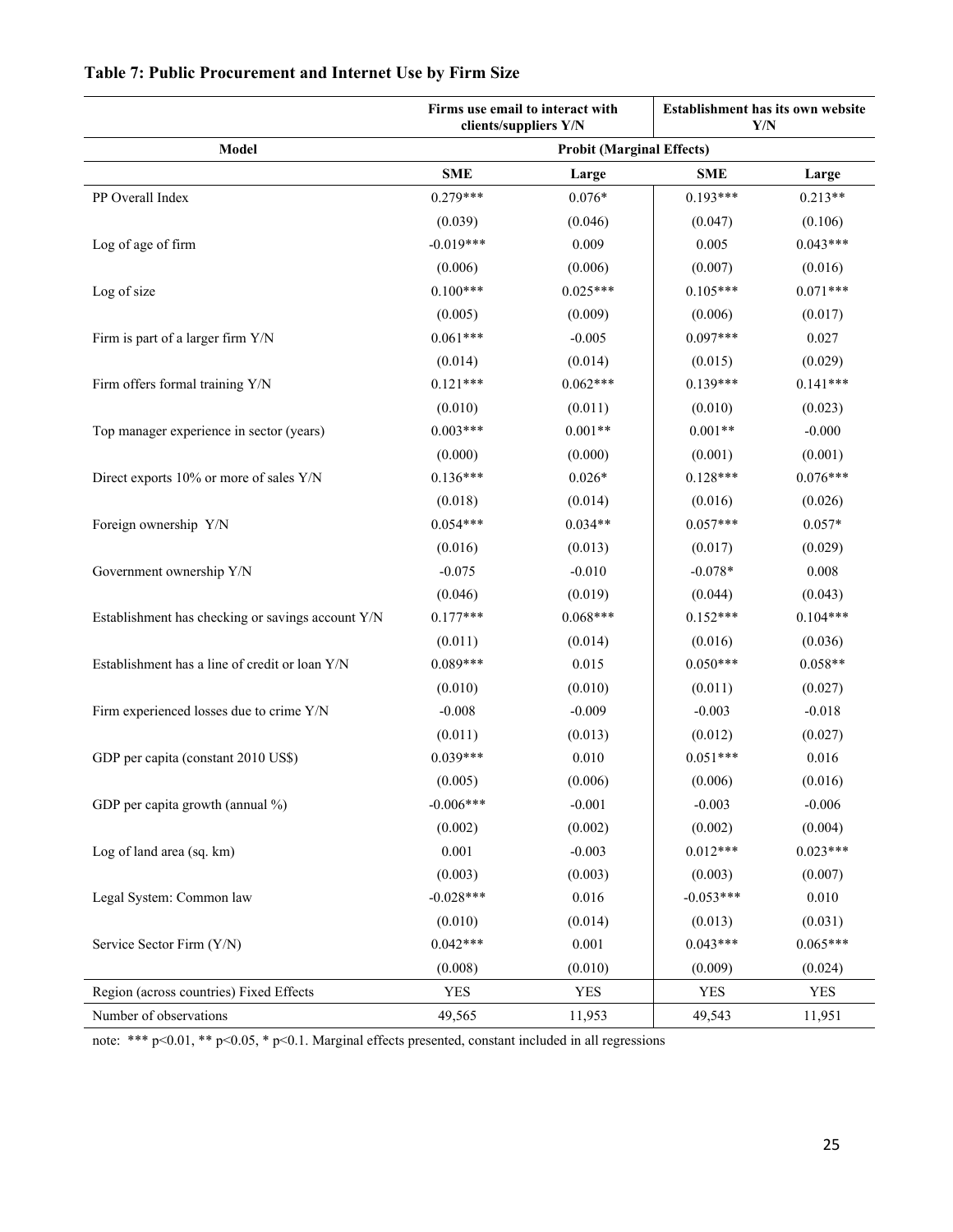| <b>Dependent Variable</b>                            | <b>Government Contract Secured</b><br>or Attempted in the last 12<br>months Y/N |                 | <b>Products Lost to Breakage or</b><br>Spoilage during Shipping in<br>Domestic Markets (%) |                 | <b>Experienced at least one Bribe</b><br>Payment Y/N |                 |
|------------------------------------------------------|---------------------------------------------------------------------------------|-----------------|--------------------------------------------------------------------------------------------|-----------------|------------------------------------------------------|-----------------|
|                                                      | <b>Probit (Marginal Effects)</b>                                                |                 | <b>OLS</b>                                                                                 |                 | <b>Probit (Marginal Effects)</b>                     |                 |
|                                                      | Manufacturing                                                                   | <b>Services</b> | Manufacturing                                                                              | <b>Services</b> | Manufacturing                                        | <b>Services</b> |
|                                                      | coef/se                                                                         | coef/se         | coef/se                                                                                    | coef/se         | coef/se                                              | coef/se         |
| PP Overall Index                                     | $0.132**$                                                                       | $0.125**$       | $-0.937*$                                                                                  | $-0.992$        | $-0.127*$                                            | $-0.194***$     |
|                                                      | (0.054)                                                                         | (0.055)         | (0.507)                                                                                    | (0.656)         | (0.068)                                              | (0.054)         |
| Log of age of firm                                   | 0.003                                                                           | $-0.023***$     | $-0.026$                                                                                   | $-0.024$        | $-0.004$                                             | 0.000           |
|                                                      | (0.008)                                                                         | (0.008)         | (0.072)                                                                                    | (0.104)         | (0.010)                                              | (0.010)         |
| Log of size                                          | 0.006                                                                           | $0.036***$      | $-0.156***$                                                                                | $-0.150*$       | $-0.002$                                             | $0.014**$       |
|                                                      | (0.005)                                                                         | (0.005)         | (0.048)                                                                                    | (0.079)         | (0.006)                                              | (0.006)         |
| Firm is part of a larger firm Y/N                    | 0.011                                                                           | $-0.038**$      | 0.058                                                                                      | $-0.202$        | 0.021                                                | $-0.001$        |
|                                                      | (0.015)                                                                         | (0.018)         | (0.173)                                                                                    | (0.221)         | (0.022)                                              | (0.018)         |
| Firm offers formal training Y/N                      | $0.055***$                                                                      | $0.083***$      | $0.229*$                                                                                   | 0.227           | 0.018                                                | $-0.006$        |
|                                                      | (0.011)                                                                         | (0.013)         | (0.124)                                                                                    | (0.227)         | (0.015)                                              | (0.014)         |
| Top manager experience in sector (years)             | $0.001**$                                                                       | $0.003***$      | $-0.010*$                                                                                  | 0.002           | $-0.001*$                                            | $-0.002**$      |
|                                                      | (0.001)                                                                         | (0.001)         | (0.005)                                                                                    | (0.008)         | (0.001)                                              | (0.001)         |
| Direct exports 10% or more of sales Y/N              | $-0.039***$                                                                     | $-0.018$        | $-0.281**$                                                                                 | 0.417           | 0.006                                                | $-0.007$        |
|                                                      | (0.014)                                                                         | (0.021)         | (0.125)                                                                                    | (0.281)         | (0.016)                                              | (0.024)         |
| Foreign ownership Y/N                                | $-0.008$                                                                        | $-0.009$        | 0.218                                                                                      | $-0.087$        | 0.019                                                | 0.002           |
|                                                      | (0.019)                                                                         | (0.019)         | (0.257)                                                                                    | (0.209)         | (0.021)                                              | (0.020)         |
| Government ownership Y/N                             | $0.068**$                                                                       | 0.050           | 0.961                                                                                      | 1.154           | $-0.053$                                             | $-0.057$        |
|                                                      | (0.034)                                                                         | (0.047)         | (0.743)                                                                                    | (0.749)         | (0.048)                                              | (0.057)         |
| Establishment has checking or savings<br>account Y/N | $0.095***$                                                                      | $0.112***$      | $-0.337$                                                                                   | $-0.224$        | $-0.030$                                             | 0.021           |
|                                                      | (0.019)                                                                         | (0.023)         | (0.244)                                                                                    | (0.232)         | (0.022)                                              | (0.019)         |
| Establishment has a line of credit or loan<br>Y/N    | $0.052***$                                                                      | $0.030**$       | 0.033                                                                                      | $0.339**$       | 0.001                                                | 0.008           |
|                                                      | (0.012)                                                                         | (0.012)         | (0.115)                                                                                    | (0.155)         | (0.014)                                              | (0.014)         |
| Firm experienced losses due to crime<br>${\rm Y/N}$  | $0.063***$                                                                      | 0.017           | $0.953***$                                                                                 | 1.795***        | $0.076***$                                           | $0.049***$      |
|                                                      | (0.014)                                                                         | (0.014)         | (0.169)                                                                                    | (0.350)         | (0.017)                                              | (0.015)         |
| GDP per capita (constant 2010 US\$)                  | $-0.014**$                                                                      | 0.004           | $-0.081$                                                                                   | $-0.052$        | $-0.069***$                                          | $-0.078***$     |
|                                                      | (0.006)                                                                         | (0.007)         | (0.091)                                                                                    | (0.103)         | (0.008)                                              | (0.007)         |
| GDP per capita growth (annual %)                     | 0.002                                                                           | $0.003*$        | $-0.021$                                                                                   | $-0.038$        | $-0.000$                                             | $-0.003$        |
|                                                      | (0.002)                                                                         | (0.002)         | (0.023)                                                                                    | (0.033)         | (0.002)                                              | (0.003)         |
| Log of land area (sq. km)                            | $-0.005$                                                                        | $-0.011***$     | 0.037                                                                                      | $0.122***$      | $0.016***$                                           | $0.023***$      |
|                                                      | (0.003)                                                                         | (0.003)         | (0.030)                                                                                    | (0.038)         | (0.004)                                              | (0.004)         |
| Legal System: Common law                             | $-0.026*$                                                                       | $-0.054***$     | 0.271                                                                                      | $-0.159$        | $0.074***$                                           | $0.046***$      |
|                                                      | (0.014)                                                                         | (0.015)         | (0.176)                                                                                    | (0.294)         | (0.016)                                              | (0.016)         |
| Constant                                             |                                                                                 |                 | 2.769***                                                                                   | 1.198           |                                                      |                 |
|                                                      |                                                                                 |                 | (0.942)                                                                                    | (0.811)         |                                                      |                 |
| Region (across countries) Fixed Effects              | <b>YES</b>                                                                      | <b>YES</b>      | <b>YES</b>                                                                                 | <b>YES</b>      | <b>YES</b>                                           | <b>YES</b>      |
| Number of observations                               | 35,105                                                                          | 24,711          | 31,873                                                                                     | 16,574          | 24,297                                               | 17,820          |

# **Table 8: Public Procurement and Internet Use by Firm Sector**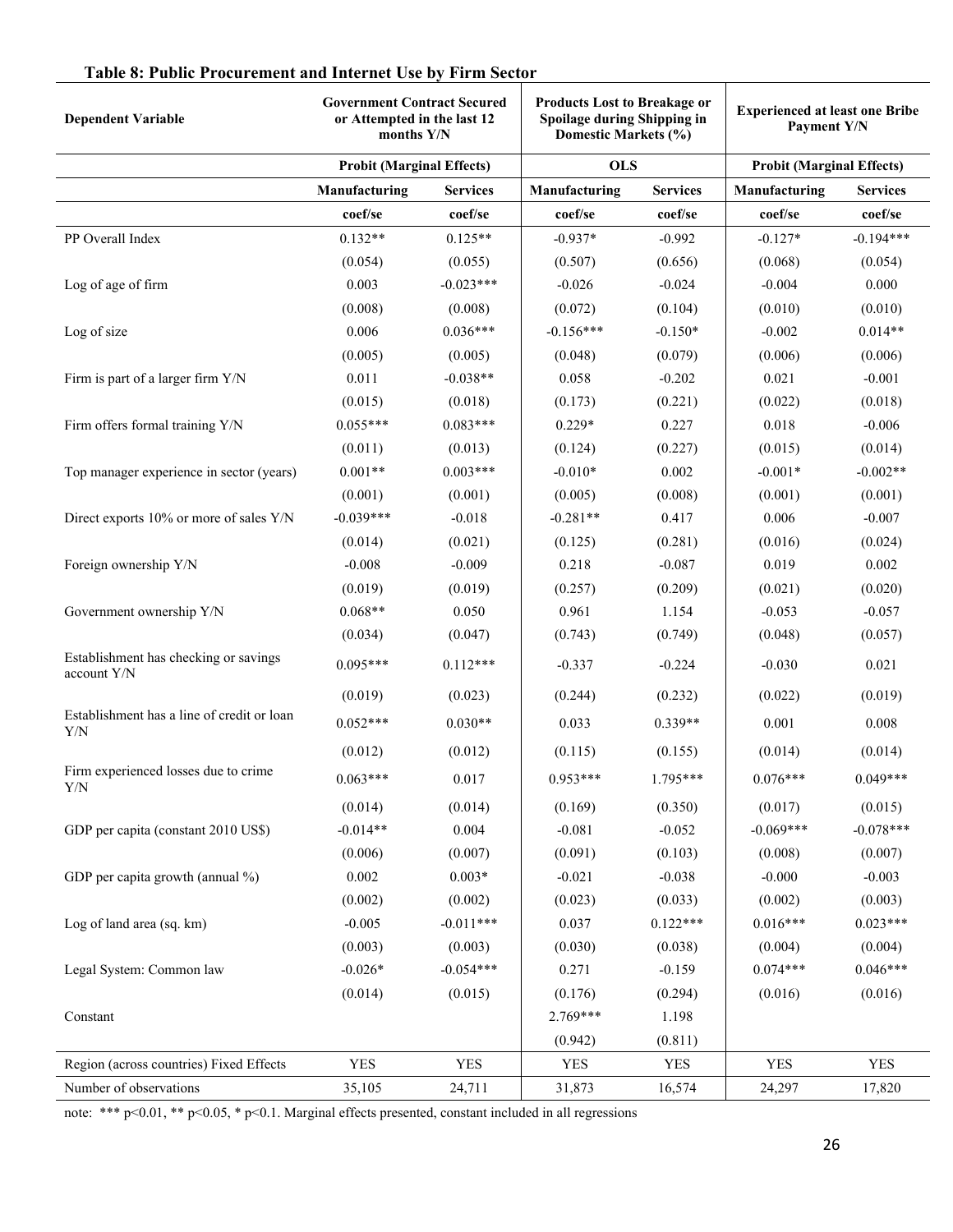|                                                      | <b>Product Innovation Y/N</b> |                 |               | <b>Process Innovation Y/N</b> |                                  | R & D Expenditure |               | <b>Internationally Recognized</b><br><b>Quality Certification Y/N</b> |  |
|------------------------------------------------------|-------------------------------|-----------------|---------------|-------------------------------|----------------------------------|-------------------|---------------|-----------------------------------------------------------------------|--|
|                                                      |                               |                 |               |                               | <b>Probit (Marginal Effects)</b> |                   |               |                                                                       |  |
| Model                                                | Manufacturing                 | <b>Services</b> | Manufacturing | <b>Services</b>               | Manufacturing                    | <b>Services</b>   | Manufacturing | <b>Services</b>                                                       |  |
|                                                      | coef/se                       | coef/se         | coef/se       | coef/se                       | coef/se                          | coef/se           | coef/se       | coef/se                                                               |  |
| PP Overall Index                                     | $0.168**$                     | 0.101           | $0.395***$    | 0.040                         | $0.180***$                       | $-0.006$          | $0.101**$     | $0.144***$                                                            |  |
|                                                      | (0.068)                       | (0.062)         | (0.062)       | (0.071)                       | (0.054)                          | (0.050)           | (0.051)       | (0.049)                                                               |  |
| Log of age of firm                                   | 0.008                         | 0.010           | $-0.002$      | $-0.014$                      | $-0.007$                         | $-0.009$          | $0.028***$    | $0.017**$                                                             |  |
|                                                      | (0.010)                       | (0.012)         | (0.009)       | (0.012)                       | (0.007)                          | (0.009)           | (0.007)       | (0.008)                                                               |  |
| Log of size                                          | 0.006                         | $0.020***$      | $0.028***$    | $0.035***$                    | $0.032***$                       | $0.023***$        | $0.065***$    | $0.048***$                                                            |  |
|                                                      | (0.006)                       | (0.007)         | (0.005)       | (0.007)                       | (0.004)                          | (0.005)           | (0.004)       | (0.004)                                                               |  |
| Firm is part of a larger firm Y/N                    | $0.044*$                      | 0.022           | $0.060***$    | 0.019                         | $0.030*$                         | 0.018             | $0.075***$    | $0.065***$                                                            |  |
|                                                      | (0.023)                       | (0.021)         | (0.019)       | (0.027)                       | (0.016)                          | (0.015)           | (0.015)       | (0.013)                                                               |  |
| Firm offers formal training Y/N                      | $0.141***$                    | $0.189***$      | $0.151***$    | $0.150***$                    | $0.153***$                       | $0.111***$        | $0.109***$    | $0.105***$                                                            |  |
|                                                      | (0.016)                       | (0.015)         | (0.014)       | (0.015)                       | (0.011)                          | (0.011)           | (0.010)       | (0.010)                                                               |  |
| Top manager experience in sector (years)             | 0.001                         | $-0.001$        | 0.001         | $-0.001$                      | $0.001**$                        | $-0.000$          | $-0.000$      | 0.000                                                                 |  |
|                                                      | (0.001)                       | (0.001)         | (0.001)       | (0.001)                       | (0.001)                          | (0.001)           | (0.000)       | (0.001)                                                               |  |
| Direct exports 10% or more of sales Y/N              | $0.068***$                    | 0.039           | $0.050***$    | $0.053*$                      | $0.066***$                       | $0.046**$         | $0.084***$    | $0.062***$                                                            |  |
|                                                      | (0.018)                       | (0.030)         | (0.017)       | (0.030)                       | (0.013)                          | (0.021)           | (0.013)       | (0.017)                                                               |  |
| Foreign ownership Y/N                                | 0.009                         | $0.074***$      | 0.015         | 0.023                         | 0.017                            | 0.015             | $0.087***$    | $0.067***$                                                            |  |
|                                                      | (0.025)                       | (0.027)         | (0.022)       | (0.028)                       | (0.020)                          | (0.021)           | (0.016)       | (0.015)                                                               |  |
| Government ownership Y/N                             | 0.048                         | 0.003           | $0.099*$      | 0.026                         | 0.025                            | 0.048             | 0.027         | $0.115***$                                                            |  |
|                                                      | (0.060)                       | (0.053)         | (0.054)       | (0.052)                       | (0.036)                          | (0.035)           | (0.031)       | (0.038)                                                               |  |
| Establishment has checking or savings account<br>Y/N | $0.105***$                    | 0.029           | $0.071***$    | $0.064**$                     | $0.082***$                       | 0.011             | 0.020         | $0.047***$                                                            |  |
|                                                      | (0.023)                       | (0.021)         | (0.025)       | (0.026)                       | (0.020)                          | (0.016)           | (0.018)       | (0.016)                                                               |  |
| Establishment has a line of credit or loan Y/N       | $0.080***$                    | $0.051***$      | $0.078***$    | $0.065***$                    | $0.064***$                       | $0.019*$          | 0.014         | $-0.011$                                                              |  |
|                                                      | (0.015)                       | (0.017)         | (0.014)       | (0.016)                       | (0.011)                          | (0.012)           | (0.010)       | (0.011)                                                               |  |
| Firm experienced losses due to crime Y/N             | $0.067***$                    | $0.057***$      | $0.054***$    | $0.074***$                    | $0.058***$                       | $0.046***$        | $-0.003$      | 0.007                                                                 |  |
|                                                      | (0.020)                       | (0.018)         | (0.019)       | (0.018)                       | (0.014)                          | (0.013)           | (0.013)       | (0.012)                                                               |  |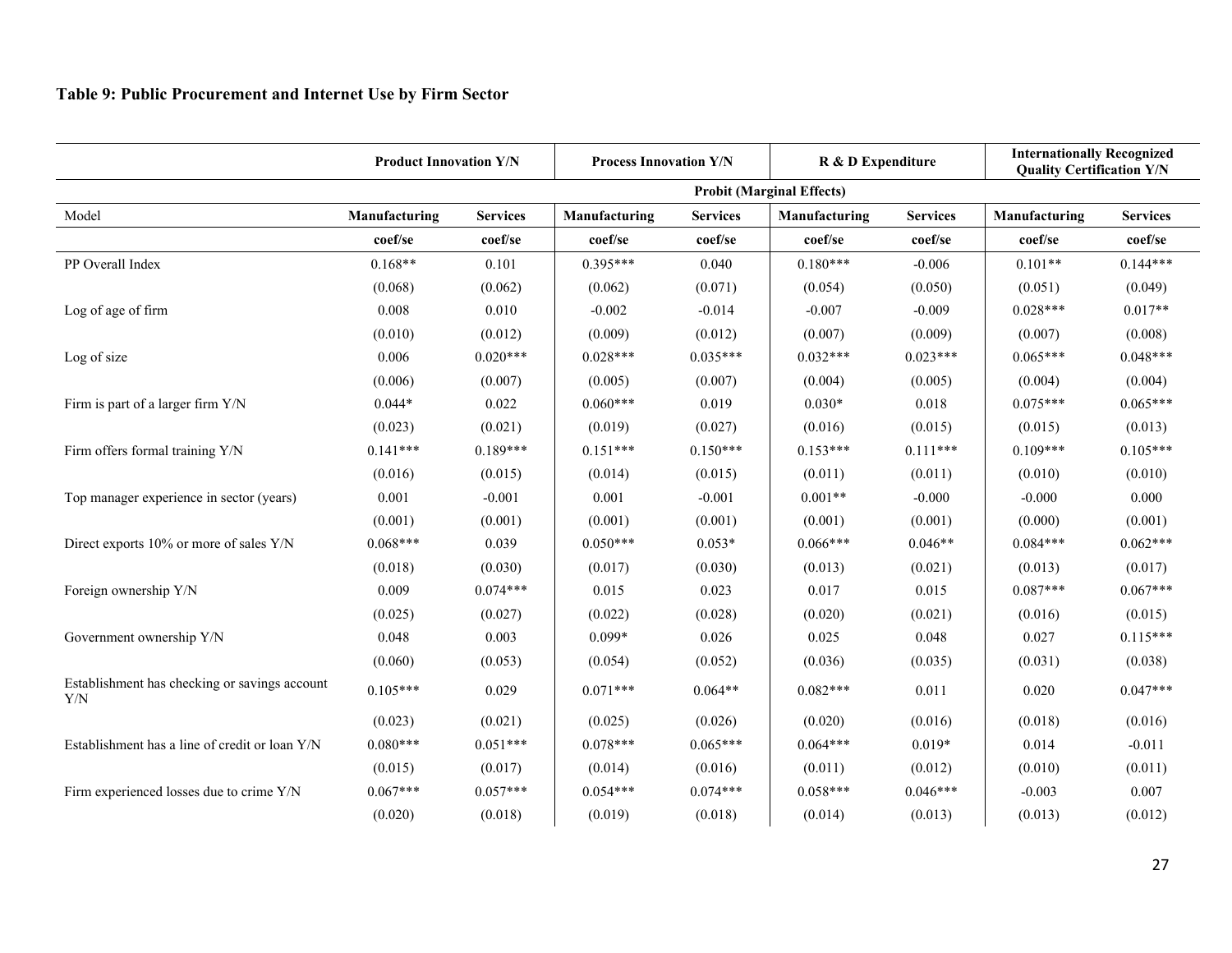| GDP per capita (constant 2010 US\$)     | $-0.005$   | $-0.021**$  | $-0.039***$ | $-0.044***$ | 0.010      | $-0.001$    | $0.028***$ | $0.018***$ |
|-----------------------------------------|------------|-------------|-------------|-------------|------------|-------------|------------|------------|
|                                         | (0.010)    | (0.009)     | (0.010)     | (0.011)     | (0.008)    | (0.007)     | (0.005)    | (0.006)    |
| GDP per capita growth (annual $\%$ )    | $-0.003$   | $-0.011***$ | $-0.001$    | $-0.008**$  | $-0.001$   | $-0.006***$ | $-0.003*$  | $-0.002$   |
|                                         | (0.003)    | (0.003)     | (0.003)     | (0.003)     | (0.002)    | (0.002)     | (0.002)    | (0.002)    |
| Log of land area $(sq, km)$             | $0.011**$  | 0.006       | $0.013***$  | $-0.005$    | $0.011***$ | $-0.003$    | $0.012***$ | $-0.004$   |
|                                         | (0.005)    | (0.004)     | (0.004)     | (0.005)     | (0.004)    | (0.004)     | (0.003)    | (0.004)    |
| Legal System: Common law                | 0.002      | 0.028       | $-0.008$    | $0.056***$  | 0.009      | $-0.033**$  | $-0.003$   | $-0.004$   |
|                                         | (0.020)    | (0.018)     | (0.017)     | (0.018)     | (0.017)    | (0.013)     | (0.012)    | (0.014)    |
| Region (across countries) Fixed Effects | <b>YES</b> | <b>YES</b>  | <b>YES</b>  | <b>YES</b>  | <b>YES</b> | <b>YES</b>  | <b>YES</b> | <b>YES</b> |
| Number of observations                  | 32,129     | 19,709      | 31,942      | 18,666      | 32,052     | 18,799      | 35,099     | 25,079     |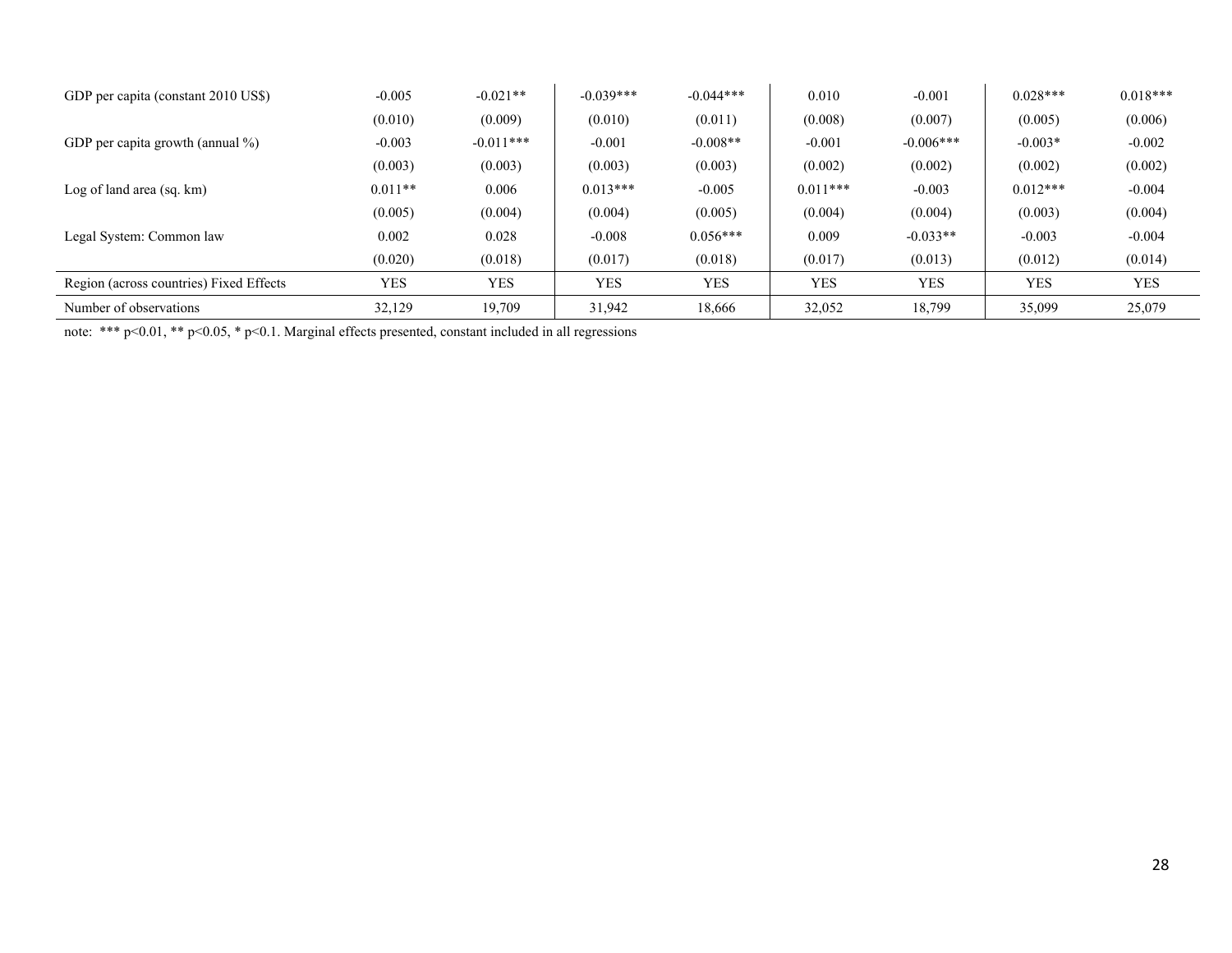|                                                      | Firms use email to interact with<br>clients/suppliers Y/N |                 | <b>Establishment has its own</b><br>website Y/N |                 |  |
|------------------------------------------------------|-----------------------------------------------------------|-----------------|-------------------------------------------------|-----------------|--|
| Model                                                |                                                           |                 | <b>Probit (Marginal Effects)</b>                |                 |  |
|                                                      | Manufacturing                                             | <b>Services</b> | Manufacturing                                   | <b>Services</b> |  |
|                                                      | coef/se                                                   | coef/se         | coef/se                                         | coef/se         |  |
| PP Overall Index                                     | $0.250***$                                                | $0.239***$      | $0.290***$                                      | $0.141**$       |  |
|                                                      | (0.046)                                                   | (0.051)         | (0.053)                                         | (0.061)         |  |
| Log of age of firm                                   | $-0.020***$                                               | $-0.015*$       | $0.024***$                                      | 0.001           |  |
|                                                      | (0.007)                                                   | (0.008)         | (0.008)                                         | (0.010)         |  |
| Log of size                                          | $0.094***$                                                | $0.084***$      | $0.087***$                                      | $0.096***$      |  |
|                                                      | (0.005)                                                   | (0.006)         | (0.005)                                         | (0.006)         |  |
| Firm is part of a larger firm Y/N                    | $0.051***$                                                | $0.053***$      | $0.084***$                                      | $0.090***$      |  |
|                                                      | (0.017)                                                   | (0.017)         | (0.020)                                         | (0.019)         |  |
| Firm offers formal training Y/N                      | $0.114***$                                                | $0.119***$      | $0.120***$                                      | $0.150***$      |  |
|                                                      | (0.012)                                                   | (0.012)         | (0.012)                                         | (0.013)         |  |
| Top manager experience in sector (years)             | $0.002***$                                                | $0.003***$      | 0.000                                           | $0.001*$        |  |
|                                                      | (0.001)                                                   | (0.001)         | (0.001)                                         | (0.001)         |  |
| Direct exports 10% or more of sales Y/N              | $0.121***$                                                | $0.120***$      | $0.127***$                                      | $0.107***$      |  |
|                                                      | (0.019)                                                   | (0.025)         | (0.015)                                         | (0.024)         |  |
| Foreign ownership Y/N                                | $0.041**$                                                 | $0.058***$      | 0.028                                           | $0.069***$      |  |
|                                                      | (0.020)                                                   | (0.019)         | (0.020)                                         | (0.022)         |  |
| Government ownership Y/N                             | $-0.094***$                                               | $-0.059$        | $-0.058$                                        | $-0.062$        |  |
|                                                      | (0.035)                                                   | (0.055)         | (0.042)                                         | (0.051)         |  |
| Establishment has checking or savings account<br>Y/N | $0.159***$                                                | $0.178***$      | $0.135***$                                      | $0.163***$      |  |
|                                                      | (0.015)                                                   | (0.014)         | (0.021)                                         | (0.020)         |  |
| Establishment has a line of credit or loan Y/N       | $0.062***$                                                | $0.089***$      | $0.045***$                                      | $0.052***$      |  |
|                                                      | (0.011)                                                   | (0.013)         | (0.012)                                         | (0.015)         |  |
| Firm experienced losses due to crime Y/N             | $-0.001$                                                  | $-0.012$        | $-0.011$                                        | 0.002           |  |
|                                                      | (0.015)                                                   | (0.014)         | (0.015)                                         | (0.016)         |  |
| GDP per capita (constant 2010 US\$)                  | $0.045***$                                                | $0.033***$      | $0.046***$                                      | $0.049***$      |  |
|                                                      | (0.006)                                                   | (0.006)         | (0.006)                                         | (0.008)         |  |
| GDP per capita growth (annual %)                     | $-0.010***$                                               | $-0.004*$       | $-0.001$                                        | $-0.004*$       |  |
|                                                      | (0.002)                                                   | (0.002)         | (0.002)                                         | (0.003)         |  |
| Log of land area (sq. km)                            | $0.007**$                                                 | $-0.004$        | $0.019***$                                      | $0.009**$       |  |
|                                                      | (0.003)                                                   | (0.004)         | (0.003)                                         | (0.004)         |  |
| Legal System: Common law                             | $0.044***$                                                | $-0.057***$     | $-0.006$                                        | $-0.074***$     |  |
|                                                      | (0.012)                                                   | (0.013)         | (0.014)                                         | (0.017)         |  |
| Region (across countries) Fixed Effects              | <b>YES</b>                                                | <b>YES</b>      | <b>YES</b>                                      | <b>YES</b>      |  |
| Number of observations                               | 35,890                                                    | 25,628          | 35,868                                          | 25,626          |  |

# **Table 10: Public Procurement and Internet Use by Firm Sector**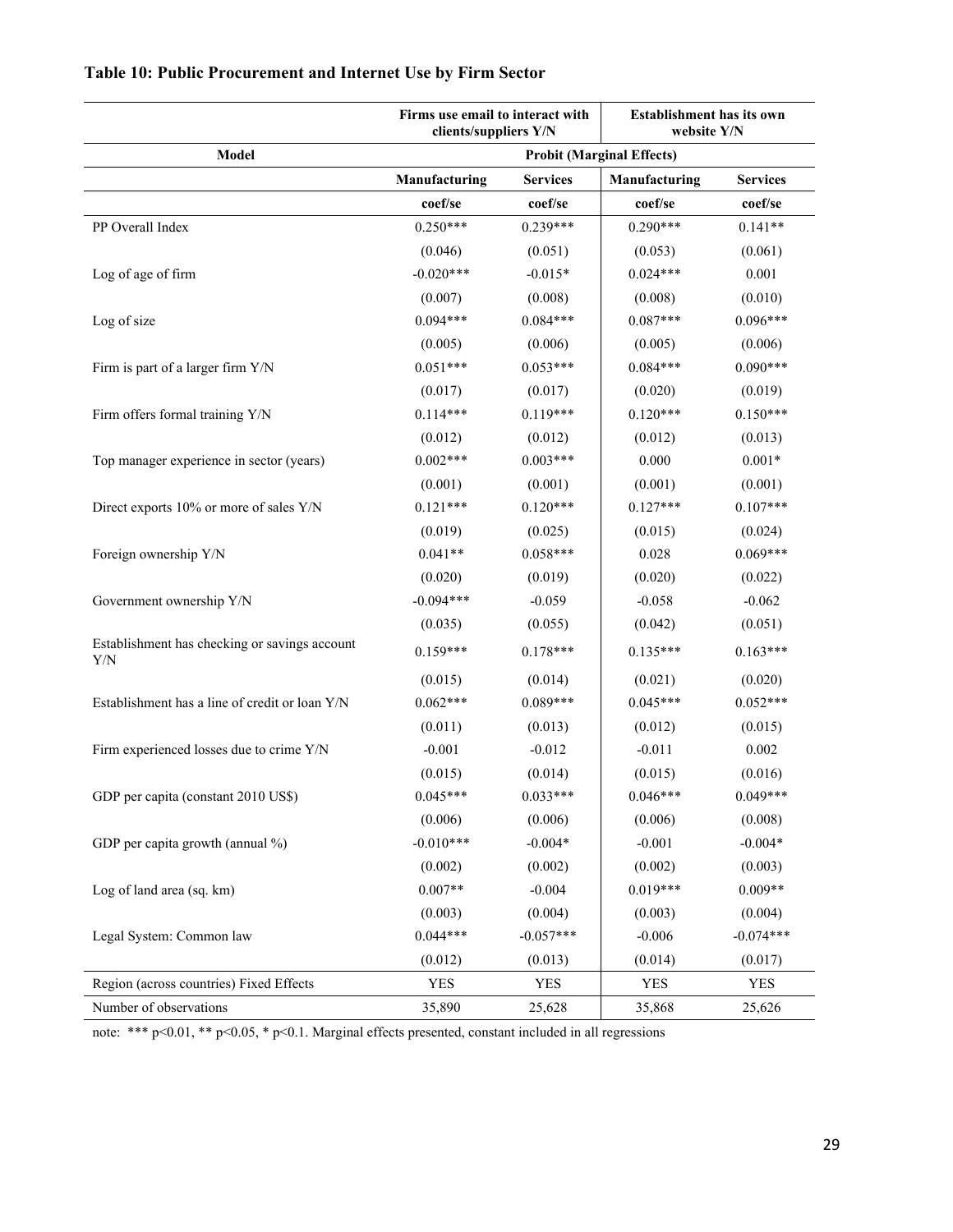# **Table A1**

# **Country List**

| Afghanistan              | Djibouti         | Madagascar                | Sierra Leone        |
|--------------------------|------------------|---------------------------|---------------------|
| Albania                  | Dominica         | Malawi                    | Slovak Republic     |
| Angola                   | Ecuador          | Malaysia                  | Slovenia            |
| Antigua and Barbuda      | Egypt, Arab Rep. | Mauritania                | Solomon Islands     |
| Argentina                | Eritrea          | Mauritius                 | South Africa        |
| Armenia                  | Estonia          | Mexico                    | Sri Lanka           |
| Azerbaijan               | Ethiopia         | Micronesia, Fed. Sts.     | St. Kitts and Nevis |
| Bahamas, The             | Macedonia, FYR   | Moldova                   | St. Lucia           |
| Bangladesh               | Gabon            | Mongolia                  | Sudan               |
| <b>Barbados</b>          | Georgia          | Montenegro                | Suriname            |
| <b>Belarus</b>           | Ghana            | Morocco                   | Tajikistan          |
| <b>Belize</b>            | Grenada          | Mozambique                | Tanzania            |
| Bolivia                  | Guatemala        | Namibia                   | Tonga               |
| Bosnia and Herzegovina   | Honduras         | Nepal                     | Trinidad and Tobago |
| Botswana                 | Hungary          | Nicaragua                 | Tunisia             |
| <b>Brazil</b>            | India            | Niger                     | Turkey              |
| Bulgaria                 | Indonesia        | Nigeria                   | Uganda              |
| Burkina Faso             | Iraq             | Pakistan                  | Ukraine             |
| Burundi                  | Israel           | Panama                    | Uruguay             |
| Cabo Verde               | Jamaica          | Paraguay                  | Uzbekistan          |
| Central African Republic | Jordan           | Peru                      | Vanuatu             |
| Chad                     | Kazakhstan       | Philippines               | Venezuela, RB       |
| Chile                    | Kenya            | Poland                    | Vietnam             |
| China                    | Kyrgyz Republic  | <b>Russian Federation</b> | Yemen, Rep.         |
| Colombia                 | Latvia           | Rwanda                    | Zambia              |
| Costa Rica               | Lebanon          | Samoa                     |                     |
| Croatia                  | Liberia          | Senegal                   |                     |
| Czech Republic           | Lithuania        | Serbia                    |                     |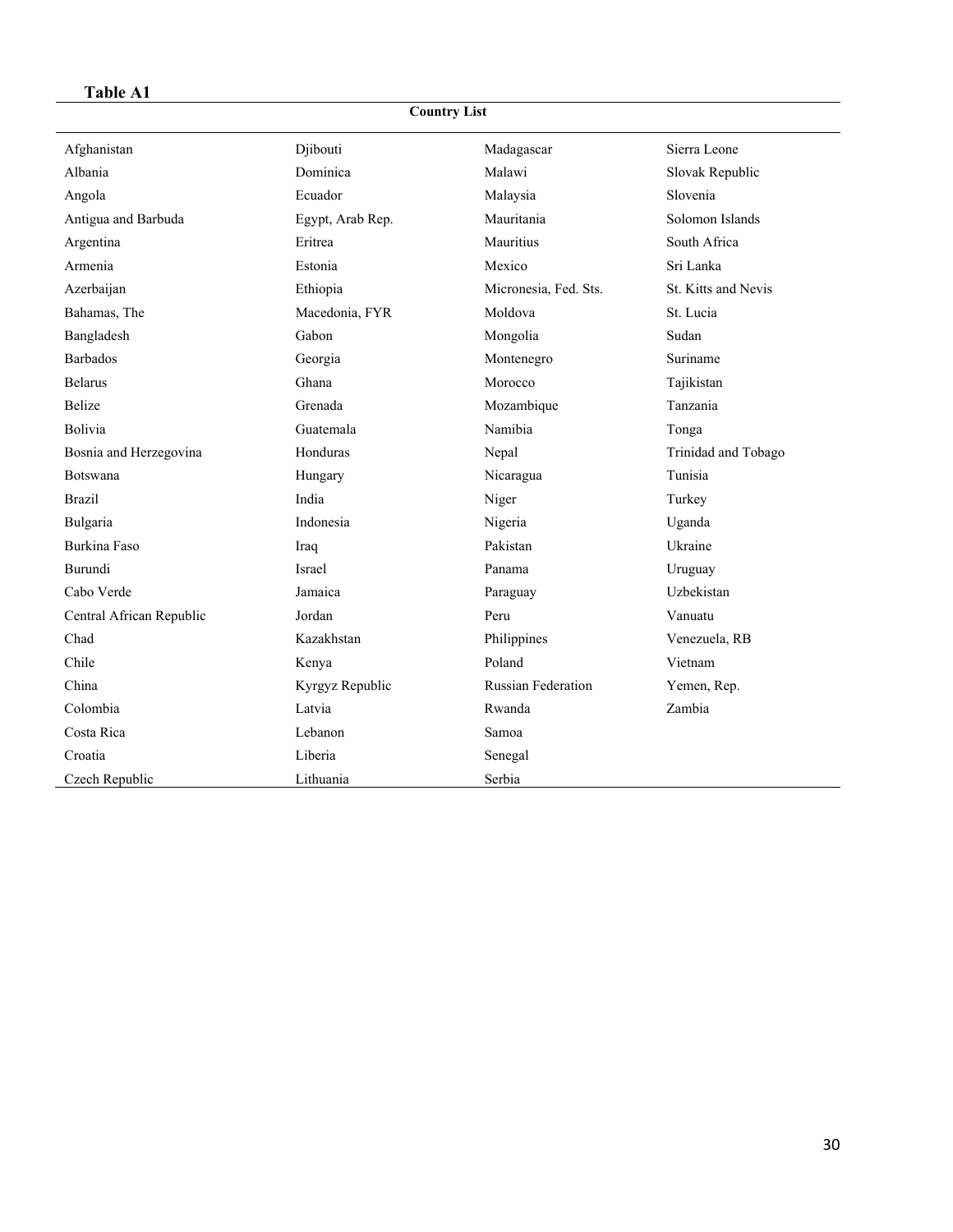# **Table A2: Variable Descriptions**

| Variable                                                                         | Description                                                                                                                                                                                                                                                                                                                                                                                                                                                                                                                                                                                                                                                                                                                                                                                                                                                                                                                                                                                                                                                                                                                                                                        | <b>Source</b>                           |
|----------------------------------------------------------------------------------|------------------------------------------------------------------------------------------------------------------------------------------------------------------------------------------------------------------------------------------------------------------------------------------------------------------------------------------------------------------------------------------------------------------------------------------------------------------------------------------------------------------------------------------------------------------------------------------------------------------------------------------------------------------------------------------------------------------------------------------------------------------------------------------------------------------------------------------------------------------------------------------------------------------------------------------------------------------------------------------------------------------------------------------------------------------------------------------------------------------------------------------------------------------------------------|-----------------------------------------|
| Government Contract Secured or Attempted in<br>the last 12 months $Y/N$          | Self explanatory                                                                                                                                                                                                                                                                                                                                                                                                                                                                                                                                                                                                                                                                                                                                                                                                                                                                                                                                                                                                                                                                                                                                                                   | World Bank Enterprise<br>Surveys        |
| Products Lost to Breakage or Spoilage during<br>Shipping in Domestic Markets (%) | Self explanatory                                                                                                                                                                                                                                                                                                                                                                                                                                                                                                                                                                                                                                                                                                                                                                                                                                                                                                                                                                                                                                                                                                                                                                   | World Bank Enterprise<br>Surveys        |
| Experienced at least one Bribe Payment Y/N                                       | Dummy variable equal to 1 if firm experienced at least one bribe<br>payment request across 6 public transactions dealing with<br>utilities access, permits, licenses, and taxes. Dummy variable is equal<br>to 0 otherwise.                                                                                                                                                                                                                                                                                                                                                                                                                                                                                                                                                                                                                                                                                                                                                                                                                                                                                                                                                        | World Bank Enterprise<br>Surveys        |
| Product Innovation Y/N                                                           | Response to the survey question "during the last three years, has this<br>establishment introduced new or significantly improved products or<br>services?"                                                                                                                                                                                                                                                                                                                                                                                                                                                                                                                                                                                                                                                                                                                                                                                                                                                                                                                                                                                                                         | World Bank Enterprise<br>Surveys        |
| Process Innovation Y/N                                                           | Response to the survey question "during the last three years, has this<br>establishment introduced any new or significantly improved process?<br>These include: methods of manufacturing products or offering<br>services; logistics, delivery, or distribution methods for inputs,<br>products, or services; or supporting activities for processes."                                                                                                                                                                                                                                                                                                                                                                                                                                                                                                                                                                                                                                                                                                                                                                                                                             | World Bank Enterprise<br><b>Surveys</b> |
| R & D Expenditure Y/N                                                            | Response to the survey question "during last fiscal year, did this<br>establishment spend on formal research and development activities,<br>either in-house or contracted with other companies, excluding market<br>research surveys?"                                                                                                                                                                                                                                                                                                                                                                                                                                                                                                                                                                                                                                                                                                                                                                                                                                                                                                                                             | World Bank Enterprise<br>Surveys        |
| Technology licensed from foreign firms Y/N                                       | Self explanatory. Only asked of manufacturing firms.                                                                                                                                                                                                                                                                                                                                                                                                                                                                                                                                                                                                                                                                                                                                                                                                                                                                                                                                                                                                                                                                                                                               | World Bank Enterprise<br>Surveys        |
| Internationally Recognized Quality<br>Certification Y/N                          | Response to the survey question "does this establishment have an<br>internationally-recognized quality certification?" Examples include<br>ISO 9000 or 14000, or HAPC.                                                                                                                                                                                                                                                                                                                                                                                                                                                                                                                                                                                                                                                                                                                                                                                                                                                                                                                                                                                                             | World Bank Enterprise<br>Surveys        |
| Firm Uses email to Interact with<br>Clients/Suppliers Y/N                        | Self explanatory                                                                                                                                                                                                                                                                                                                                                                                                                                                                                                                                                                                                                                                                                                                                                                                                                                                                                                                                                                                                                                                                                                                                                                   | World Bank Enterprise<br>Surveys        |
| Establishment has its Own Website Y/N                                            | Self explanatory                                                                                                                                                                                                                                                                                                                                                                                                                                                                                                                                                                                                                                                                                                                                                                                                                                                                                                                                                                                                                                                                                                                                                                   | World Bank Enterprise<br>Surveys        |
| PP Overall Index                                                                 | Procurement life cycle overall score - average of scores of 3 sub-<br>categories defined below - (i) bid preparation, (ii) bid and contract<br>management, and (iii) payment of suppliers score                                                                                                                                                                                                                                                                                                                                                                                                                                                                                                                                                                                                                                                                                                                                                                                                                                                                                                                                                                                    | Djankov et al., 2017                    |
| <b>Bid Preparation Score</b>                                                     | Explores elements that form part of the bid preparation phase, such<br>as the existence of procurement portals, the cost and accessibility of<br>relevant information, and the openness and transparency on how this<br>preparation phase is conducted.                                                                                                                                                                                                                                                                                                                                                                                                                                                                                                                                                                                                                                                                                                                                                                                                                                                                                                                            | Djankov et al., 2017                    |
| Bid and Contract Management Score                                                | Combination of the following elements of procurement: Bid<br>submission, bid opening, evaluation and award, and the content and<br>management of procurement contract. Bid submission measures the<br>ease of submitting bids, including the procedures and costs involved<br>in the process and the availability of electronic means to submit the<br>bids. It also measures that the legal framework provides a minimum<br>time to submit the bids and regulates the amount of bid securities.<br>Bid opening, evaluation, and award assesses whether the bid<br>opening, evaluation and contract award are conducted through an<br>open and fair process in order to guarantee bidders that the process<br>follows the best standards of transparency and that losing bidders are<br>timely informed on the procuring entity's decision. Content and<br>management of procurement contract examines the procedures<br>involved during the execution of the contract until its completion or<br>its termination. It also examines the existence of controls regarding<br>modifications of the contract, including communicating those<br>variations to other interested parties. | Djankov et al., 2017                    |